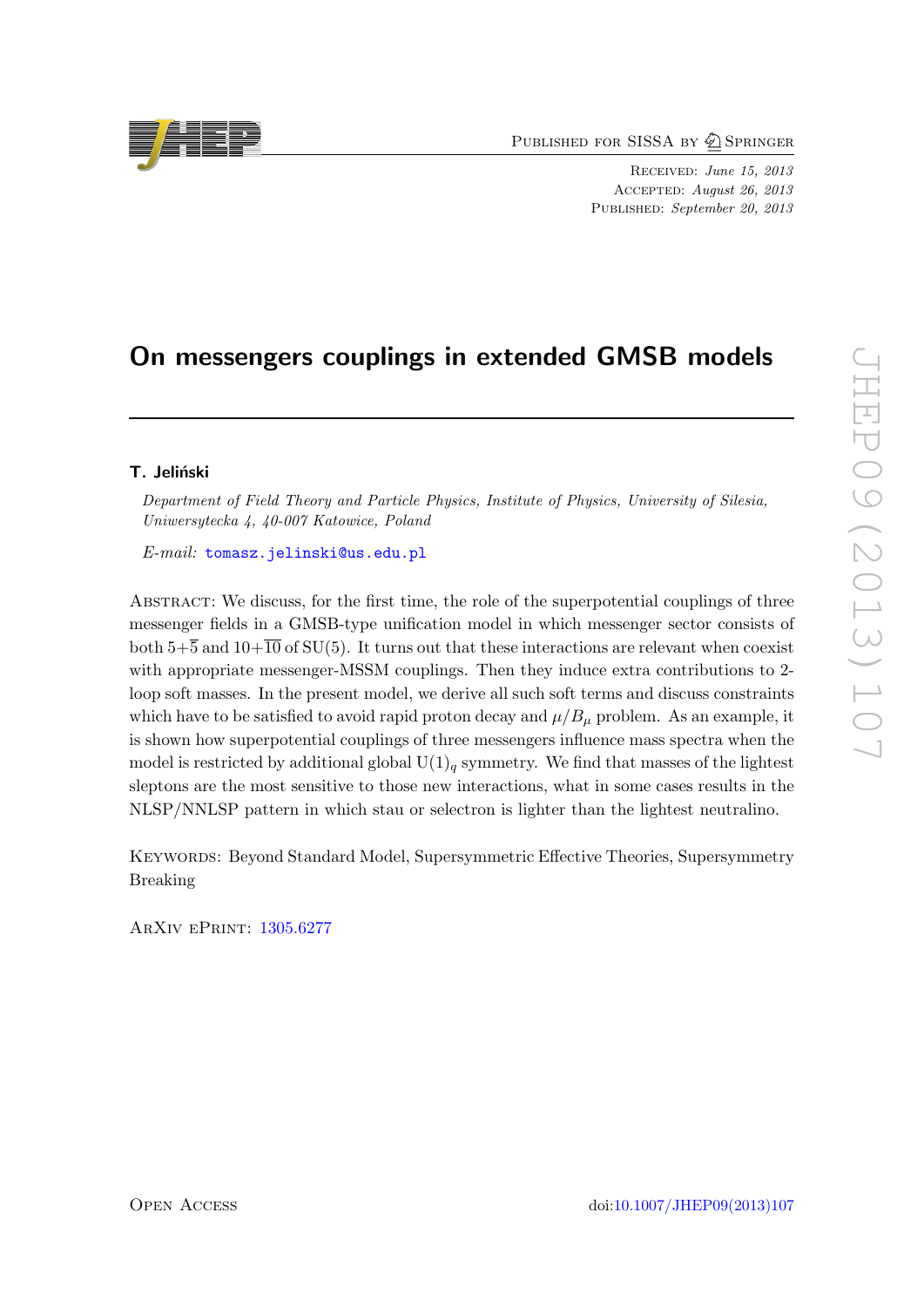## Contents

| $\mathbf{1}$ | Introduction                                                     | $\mathbf{1}$     |
|--------------|------------------------------------------------------------------|------------------|
| $\bf{2}$     | <b>Extended GMSB model</b>                                       | 3                |
|              | Marginal couplings of messengers and MSSM matter<br>2.1          | $\overline{4}$   |
|              | $2.2\,$<br>Marginal couplings of three messengers                | $\overline{5}$   |
|              | Operators generating proton decay and $\mu/B_{\mu}$ terms<br>2.3 | 6                |
|              | $U(1)$ <sub><i>a</i></sub> symmetry<br>2.4                       | 8                |
| $\bf{3}$     | Phenomenology of the simplest models with YYY                    | $\boldsymbol{9}$ |
|              | 4 Conclusions                                                    | 13               |
|              | A $U(1)q$ charges                                                | 15               |
|              | B Numerical coefficients in 2-loop soft masses                   | 15               |
|              | Higgs $H_u$<br>B.1                                               | 15               |
|              | Higgs $H_d$<br>B.2                                               | 15               |
|              | B.3 Slepton doublet $L$                                          | 16               |
|              | B.4 Right stau $E$                                               | 16               |
|              | Squark doublet $\widetilde{Q}$<br>B.5                            | 16               |
|              | Right stop $U$<br>B.6                                            | 17               |
|              | $B.7$ Right sbottom $D$                                          | 17               |
|              | B.8 $H_d - \tilde{L}$ mixing                                     | 17               |
|              |                                                                  |                  |

## <span id="page-1-0"></span>1 Introduction

The recent measurement of the Higgs-like boson mass at the LHC  $[1, 2]$  $[1, 2]$  $[1, 2]$  triggers a lot of questions about its consequences for models of SUSY breaking mediation [\[3\]](#page-18-2). It is well-known that  $m_{h0} \approx 125 \,\text{GeV}$  can be achieved in the MSSM by adequate left-right stops mixing, which in turn originates e.g. from large A-terms at the EWSB scale [\[4\]](#page-18-3). It is hard to accommodate them in the standard Gauge-Mediated Supersymmetry Breaking (GMSB) models, but they naturally arise at [1](#page-1-1)-loop level in so-called extended<sup>1</sup> GMSB models  $[5-8]$  $[5-8]$ . In that class of frameworks, messengers interact with themselves and with MSSM matter fields via renormalizable superpotential couplings (herein called marginal couplings).<sup>[2](#page-1-2)</sup> One usually considers two types of them: matter-matter-messenger and matter-messenger-messenger.

<span id="page-1-1"></span><sup>&</sup>lt;sup>1</sup>Models which include marginal couplings of messengers are also called Yukawa-Deflected, More Generic or Flavoured Gauge Mediation models.

<span id="page-1-2"></span><sup>&</sup>lt;sup>2</sup>We adopt terminology used in  $[8]$ .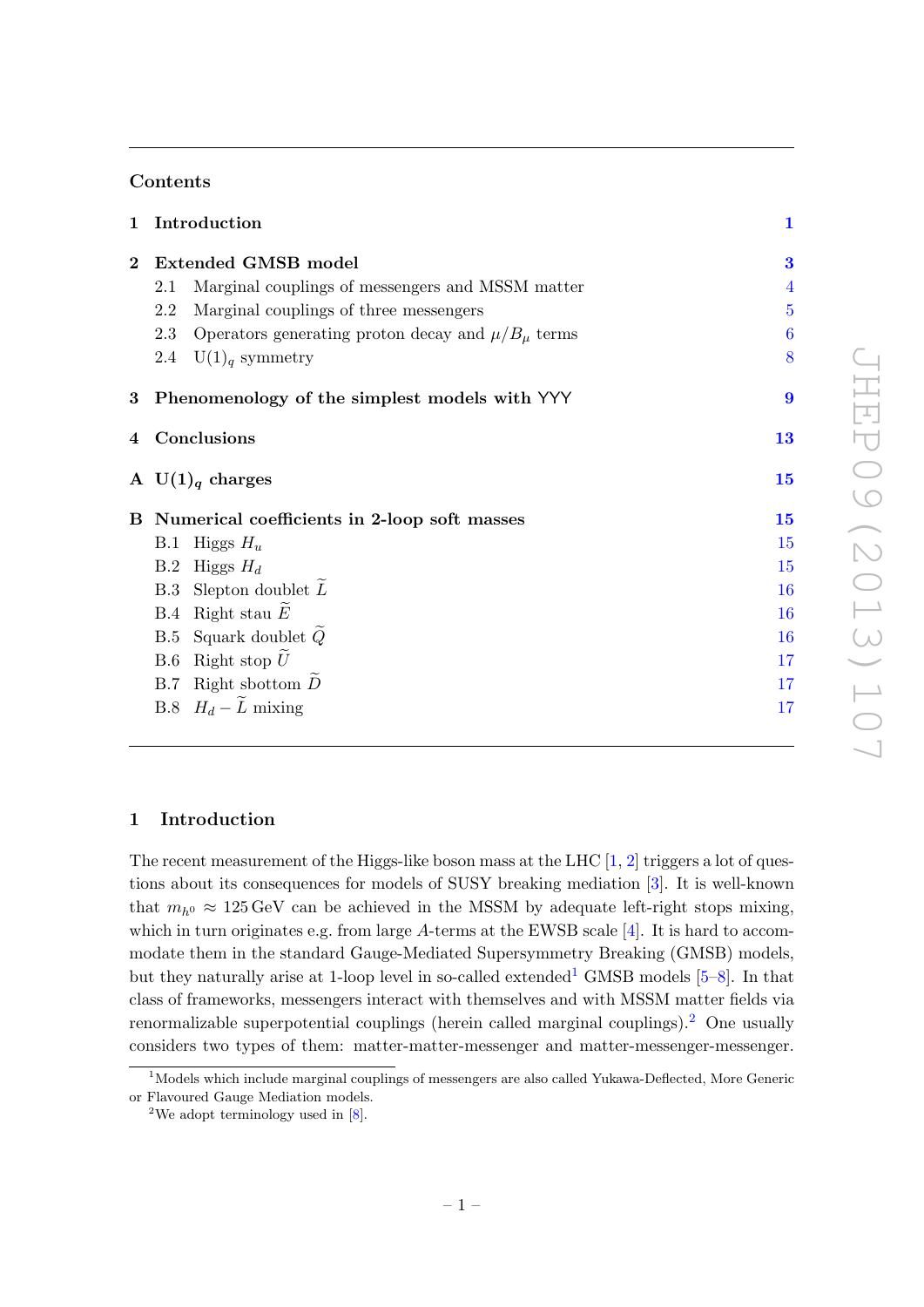That topic has been widely investigated from quite a long time in various settings, and it is well known that some of those couplings significantly change phenomenology of the usual GMSB models [\[9\]](#page-19-1) because they generate additional 1- and 2-loop soft terms. Depending on the context, the focus was on messenger-Higgs [\[10,](#page-19-2) [11\]](#page-19-3), messenger-quark [\[12\]](#page-19-4) or messengerlepton [\[13\]](#page-19-5) interactions. Selection rules are usually delivered by R-parity, or some global  $U(1)$  symmetry, which in some cases is related to Froggatt-Nielsen mechanism. For simplicity, it is often assumed that only couplings to the third family of the matter are relevant (i.e. some hierarchy of interactions is assumed, akin to the one in MSSM Yukawas). However, there are attempts to justify the structure of the couplings and address the issue of FCNC in the case when messengers interact also with the light families of MSSM [\[13–](#page-19-5)[19\]](#page-19-6). The upshot being that relatively small hierarchy (much milder than the one in MSSM Yukawas) renders predictions of those models perfectly consistent with low-energy observables. Recently, all matter-matter-messenger and matter-messenger-messenger couplings have been analysed in the case when messengers are in  $SU(5)$  representations of low dimension (singlet, fundamental, antisymmetric and adjoint) [\[8,](#page-19-0) [20\]](#page-19-7). Moreover, the wave-function renormalization method, which is relevant for computing soft terms, was substantially improved [\[8\]](#page-19-0). Finally, it is worthwhile to mention that the attractive feature of extended GMSB models is that they not only accommodate for large A-terms, but also in some cases realize non-standard NLSP/NNLSP mass patterns (e.g. stop/bino) with NLSP mass in the range that may be probed at the LHC [\[21\]](#page-19-8).

In this letter we analyse the possible marginal couplings of messengers in GMSB-type model which contains one pair of messengers in representation  $5+\overline{5}$  and one in  $10+\overline{10}$  of SU(5). The novel elements are superpotential couplings of the form: messenger-messengermessenger. We show that they are relevant for the phenomenology when coexist with appropriate messenger-messenger-matter or messenger-matter-matter interactions. Then they contribute to 2-loop soft masses. At the same time, they do not generate A-terms nor give contributions to 1-loop soft masses. The latter feature is expected to be important for low-scale GMSB models.

One can check that proper phenomenology put several constraints on the discussed couplings. Some of them must be highly suppressed to avoid inducing operators which would lead to rapid proton decay, or those which make it difficult to realize EWSB [\[22\]](#page-19-9). In the model under consideration, we analyse the issue of baryon/lepton number violation and generation of  $\mu$  and  $B_{\mu}$  terms at 1-loop. To elude mentioned problems extra global  $U(1)<sub>q</sub>$  symmetry is introduced. Detailed analysis of the phenomenology of the models restricted by that symmetry shows that, even in such simplified frameworks, superpotential couplings of three messengers influence mass spectrum significantly (e.g. by changing NLSP/NNLSP pattern).

The paper is organized as follows. In section [2](#page-3-0) we recall details of the extended GMSB model, and analyse soft terms generated by marginal couplings of messengers. Section [2.2](#page-5-0) contains new results. Namely, we derive 2-loop contributions to soft masses induced by superpotential couplings of three messengers. In section [2.4](#page-8-0) it is shown how to avoid the proton decay and  $\mu/B_\mu$  problem by invoking additional global  $U(1)_q$  symmetry. In section [3](#page-9-0) we give examples of the simplest models restricted by that symmetry, and investigate their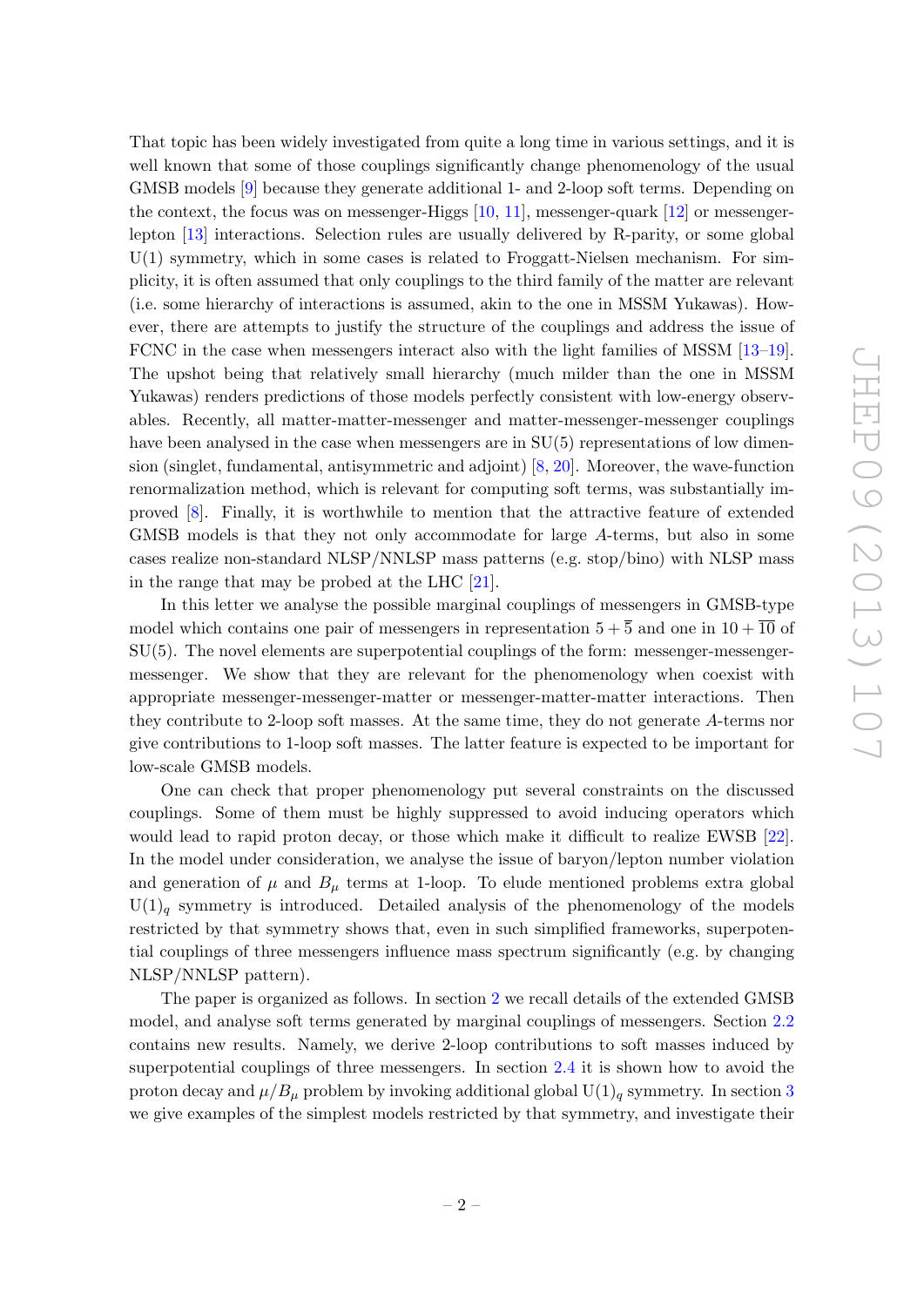low-energy phenomenology. We conclude in section [4.](#page-13-0) Appendices contain tables of  $U(1)<sub>q</sub>$ charges and numerical coefficients related to 2-loop soft masses generated by messengermessenger-messenger couplings.

### <span id="page-3-0"></span>2 Extended GMSB model

We consider  $SU(5)$  unification model of GMSB-type in which SUSY breaking effects are communicated to the visible sector through two pairs of messengers:  $(Y_5, Y_{\overline{5}})$  and  $(Y_{10}, Y_{\overline{10}})$ , where subscripts denote representations of  $SU(5)$ . In the visible sector all matter fields, beside Higgses, can be arranged into  $\overline{5}$  and 10 of SU(5).<sup>[3](#page-3-1)</sup> Higgs triplets are supposed to have mass of order GUT scale  $M_{\text{GUT}}$ , and in the theory below  $M_{\text{GUT}}$  they are absent from the spectrum. However, it is very convenient to use  $SU(5)$  notation though — all couplings involving Higgs fields  $H_{5,\overline{5}}$  are understood to be projected onto doublet components of 5,  $\overline{5}.$ 

We assume that the SUSY breaking in the hidden sector can be parametrized by gauge singlet chiral superfield  $X$  (so-called spurion) which lowest component and  $F$ -term spontaneously get vev i.e.  $\langle X \rangle = M + \theta^2 F$ . As usual, the following superpotential couplings between spurion and messengers

<span id="page-3-2"></span>
$$
W_X = X(Y_5Y_{\overline{5}} + Y_{10}Y_{\overline{10}})
$$
\n(2.1)

provide mass M for the latter. We choose M to be of order  $10^{14}$  GeV. For the simplicity, it is assumed that in  $(2.1)$  the spurion coupling to both pairs of messengers is the same. Let us stress that such a choice of spurion-messengers interaction is crucial to avoid large 1-loop corrections to the soft masses [\[11\]](#page-19-3). SUSY breaking effects are transmitted from the hidden sector to MSSM via the messengers. In the extended Gauge Mediation models, messengers interactions which are relevant for the mediation mechanism are not only couplings to gauge fields and to the spurion, but also to MSSM fields. Therefore, we consider all marginal superpotential couplings of messengers and MSSM matter that are allowed by gauge symmetry (including couplings of three messengers). They can be organized in terms of SU(5) invariants. It is easy to check that in the model under consideration such terms are of the form:<sup>[4](#page-3-3)</sup> 5 10 10,  $\overline{5}\,\overline{10}\,\overline{10}$ ,  $5\,5\,\overline{10}$  and  $\overline{5}\,\overline{5}\,10$ . We assume that they are hierarchical i.e. only coupling to the heaviest family of the MSSM is of order one - the interactions with other two families are assumed to be small enough not to induce large FCNC effects. Taking into account full flavour structure of the Yukawas and messenger couplings to the first and second family is left for the future work.

<span id="page-3-1"></span><sup>&</sup>lt;sup>3</sup>Higgs fields are denoted by  $H_5$  and  $H_{\overline{5}}$ , while  $\phi_{\overline{5}}$  and  $\phi_{10}$  stand for the superfields containing quarks  $Q, U, D$  and leptons L, E of the third family and their superpartners. Subscripts indicate SU(5) representations. All matter superfields are collectively denoted by Φ. Abusing notation, we denote matter superfields with the same symbol as their Standard Model components.

<span id="page-3-3"></span><sup>&</sup>lt;sup>4</sup>All such terms which involve messengers can a priori appear while in the visible sector one needs only couplings:  $H_5\phi_{10}\phi_{10}$  and  $H_{\overline{5}}\phi_{\overline{5}}\phi_{10}$ . The issue of dangerous operator  $\phi_{\overline{5}}\phi_{\overline{5}}\phi_{10}$  shall be discussed in the section [2.3.](#page-6-0)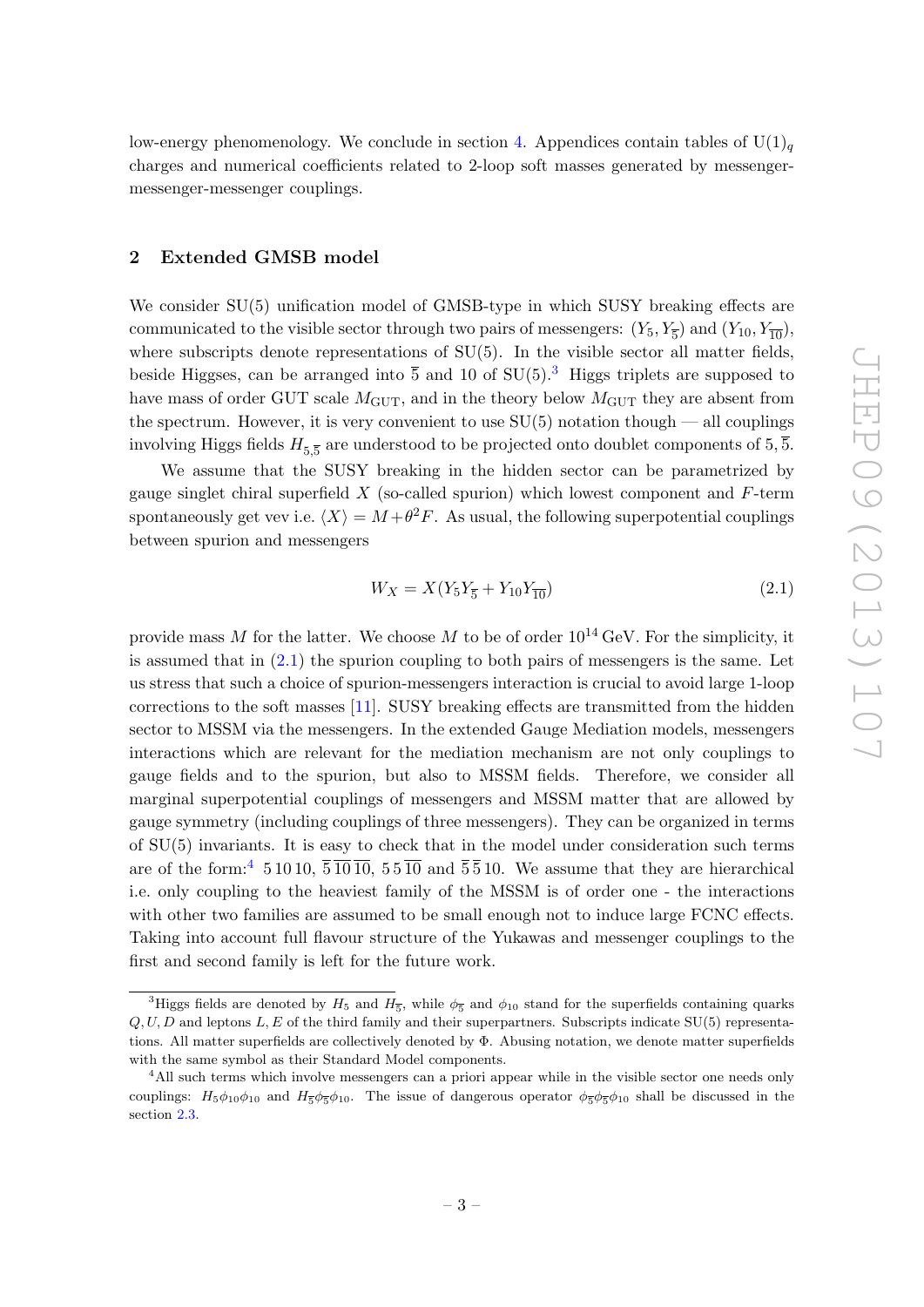### <span id="page-4-0"></span>2.1 Marginal couplings of messengers and MSSM matter

The part of the superpotential which contains marginal couplings of messengers  $Y =$  ${Y_5, Y_{\overline{5}, Y_{10}, Y_{\overline{10}}}\}\$ is of the following form

<span id="page-4-1"></span>
$$
W_Y = W_{\mathsf{YYY}} + W_{\Phi\Phi\mathsf{Y}} + W_{\Phi\mathsf{YY}},\tag{2.2}
$$

where  $W_{\text{VVY}}$  are novel interactions of three messengers. They are crucial for the further discussion, and they will be discussed in details in the next section. On the other hand, the other two terms in [\(2.2\)](#page-4-1) include messenger couplings to matter fields  $\Phi =$  $\{H_5, H_{\overline{5}}, \phi_{\overline{5}}, \phi_{10}\}$  $\{H_5, H_{\overline{5}}, \phi_{\overline{5}}, \phi_{10}\}$  $\{H_5, H_{\overline{5}}, \phi_{\overline{5}}, \phi_{10}\}$  i.e.<sup>5</sup>

<span id="page-4-3"></span>
$$
W_{\Phi\Phi\mathbf{Y}} = h_1 H_5 \phi_{10} Y_{10} + \frac{1}{2} h_2 \phi_{10} \phi_{10} Y_5 + h_3 H_{\overline{5}} \phi_{\overline{5}} Y_{10} + h_4 H_{\overline{5}} \phi_{10} Y_{\overline{5}} + \frac{1}{2} h_5 \phi_{\overline{5}} \phi_{\overline{5}} Y_{10} + h_6 \phi_{\overline{5}} \phi_{10} Y_{\overline{5}} \tag{2.3}
$$

are matter-matter-messenger couplings, and

<span id="page-4-4"></span>
$$
W_{\Phi YY} = \frac{1}{2} h_7 H_5 Y_{10} Y_{10} + h_8 \phi_{10} Y_5 Y_{10} + \frac{1}{2} h_9 H_5 Y_{\overline{10}} Y_{\overline{10}} + \frac{1}{2} h_{10} \phi_5 Y_{\overline{10}} Y_{\overline{10}} + h_{11} H_5 Y_5 Y_{\overline{10}} + h_{12} H_5 Y_5 Y_{10} + h_{13} \phi_5 Y_5 Y_{10} + \frac{1}{2} h_{14} \phi_{10} Y_5 Y_5
$$
\n
$$
(2.4)
$$

are matter-messenger-messenger couplings. We shall denote coupling constants  $h_A$  collectively by  $h$ . Let us recall that in the extended GMSB models one usually considers only interactions of messengers Y and MSSM matter fields  $\Phi$  of those two types listed above:  $(2.3)$  and  $(2.4)$ .<sup>[6](#page-4-5)</sup> Both of them, in fact, change predictions of the standard GMSB models in several ways e.g. by enhancing left-right squarks mixing, or allowing various non-standard types of NLSP/NNLSP patterns [\[23\]](#page-19-10).

Below messenger scale M, one gets MSSM with soft terms. Gaugino masses  $M_{\lambda}^{(r)}$  $\lambda^{(T)}$  are of the same form as in the GMSB models i.e. they arise at 1-loop

$$
M_{\lambda}^{(r)} = \frac{\alpha_r}{4\pi} n_X \xi \,, \tag{2.5}
$$

where  $r = 1, 2, 3$  corresponds to the gauge group  $U(1)_Y$ ,  $SU(2)_L$  and  $SU(3)_C$  of the Standard Model (we use the GUT normalization for the hypercharge), and  $n<sub>X</sub> = 4$  is twice the sum of the Dynkin indices of the messenger fields coupling to the spurion X.  $\xi = F/M$  is the scale of gauginos and scalar soft masses. We choose  $F \sim 10^{19} \text{ GeV}^2$  hence  $\xi \sim 10^5 \text{ GeV}^7$  $\xi \sim 10^5 \text{ GeV}^7$ . Masses  $M_{\lambda}^{(r)}$  $\lambda^{(r)}$  do not depend on marginal messenger couplings at the leading order. On the other hand,  $h_A$  do contribute to both 1-loop A-terms and 2-loop soft masses.<sup>[8](#page-4-7)</sup> They can be derived with the help of wave-function renormalization method  $[6-8]$  $[6-8]$ . One can find that A-terms generated by  $(2.3)$  and  $(2.4)$  are of the form<sup>[9](#page-4-8)</sup>

<span id="page-4-9"></span>
$$
A_{t,b,\tau} = -\frac{\xi}{4\pi} \sum_{A} C_A^{(t,b,\tau)} \alpha_{h_A} \quad \text{and} \quad A'_b = -\frac{\xi}{4\pi} \sum_{A (2.6)
$$

<span id="page-4-5"></span> ${}^6W_{\Phi\Phi\Upsilon}$  and  $W_{\Phi\Upsilon\Upsilon}$  are sometimes called, respectively, type II and type I messenger couplings [\[8\]](#page-19-0).

<span id="page-4-8"></span><span id="page-4-7"></span><sup>8</sup>The 1-loop soft masses generated by  $h_A$  are negligible because of  $\xi/M \ll 1$ .

<span id="page-4-2"></span><sup>5</sup>For the simplicity, we assume that all superpotential coupling constants are real.

<span id="page-4-6"></span><sup>&</sup>lt;sup>7</sup>In the discussed model gravitino is the LSP with mass  $m_{3/2} \sim 1 \,\text{GeV}$ .

<sup>&</sup>lt;sup>9</sup>When messengers couplings to the first and second family of the MSSM matter are relevant then also R-parity violating A-terms  $L^i L^j E^k$  and  $U^i U^j D^k$  can appear.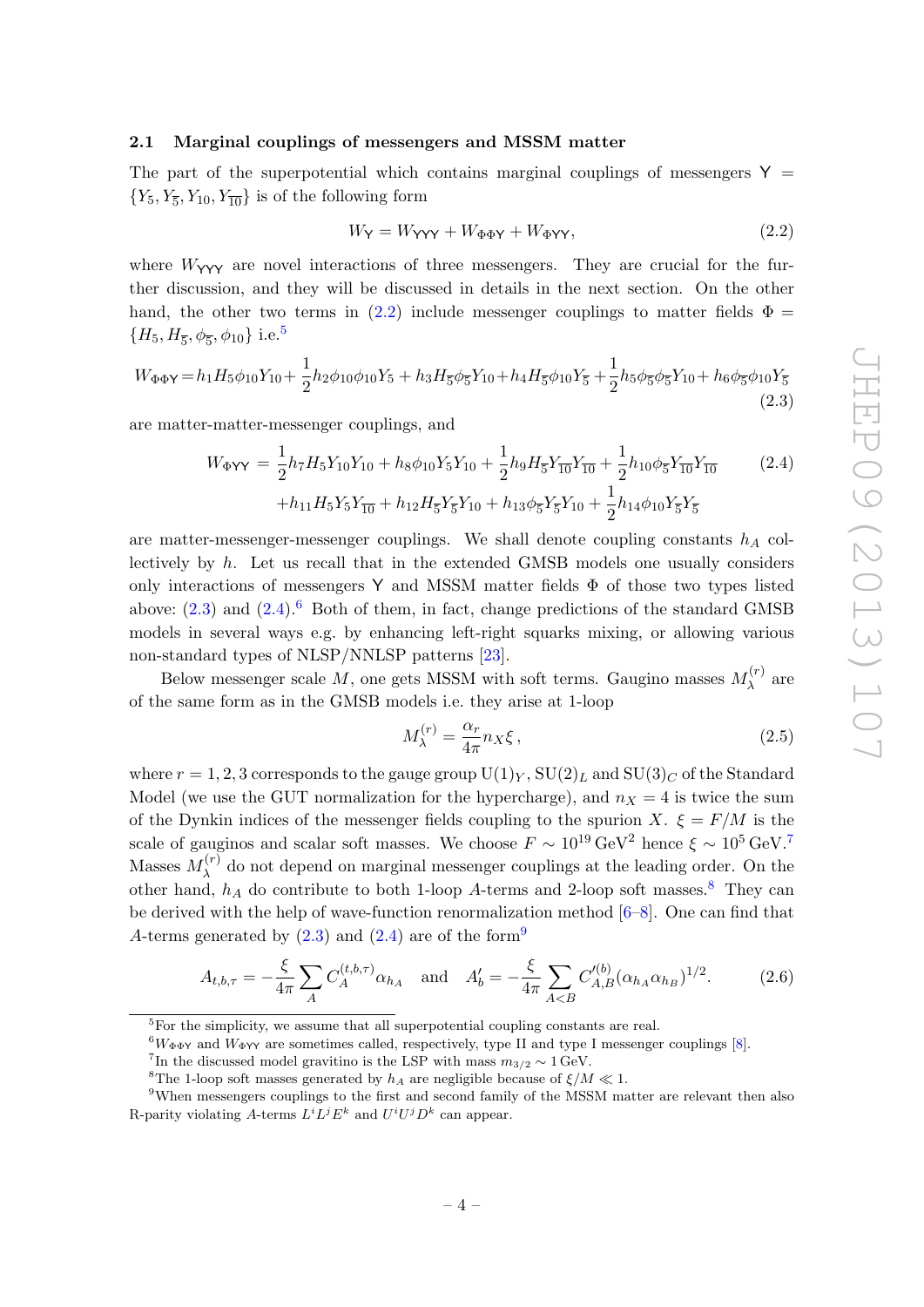|                        |                  | $11 \mid 12 \mid 13 \mid$<br>$8 \mid 9 \mid 10$<br>14<br>3<br>5 <sup>5</sup><br>$6\phantom{.}6$<br>$+7$ <sup>1</sup><br>$\overline{2}$<br>$\overline{4}$ |                |              |                  |                 |                  |            |                                |                |                  |                  |                  |  |
|------------------------|------------------|----------------------------------------------------------------------------------------------------------------------------------------------------------|----------------|--------------|------------------|-----------------|------------------|------------|--------------------------------|----------------|------------------|------------------|------------------|--|
| $C_A^{(t)}$            | $\boldsymbol{9}$ | $\,6$                                                                                                                                                    | $\overline{0}$ | $\mathbf{1}$ | $\boldsymbol{0}$ | $\overline{4}$  | 3                | 6          | $\vert 0 \vert$                | $\overline{0}$ | $\overline{4}$   | $\boldsymbol{0}$ | $\boldsymbol{0}$ |  |
| $C_A^{(b)}$            | $\mathbf{1}$     | 3                                                                                                                                                        | 6              | 5            | 2                | $6\phantom{.0}$ | $\overline{0}$   | $\sqrt{3}$ | $+3$ <sup>1</sup>              | 3 <sup>1</sup> | $\boldsymbol{0}$ | $\overline{4}$   | $\overline{4}$   |  |
| $C_{\Lambda}^{(\tau)}$ | $\overline{0}$   | 3                                                                                                                                                        | $5^{\circ}$    | 6            | 3                | 6               | $\boldsymbol{0}$ | $\sqrt{3}$ | $+3$ <sup><math>+</math></sup> | 3              | $\boldsymbol{0}$ |                  |                  |  |

|                  |     | A, B |  |                      |  |  |  |  |  |  |  |
|------------------|-----|------|--|----------------------|--|--|--|--|--|--|--|
|                  | 3,5 |      |  | $4,6$   9,10   12,13 |  |  |  |  |  |  |  |
| $C'^{(b)}_{A,B}$ | 3   |      |  |                      |  |  |  |  |  |  |  |

<span id="page-5-1"></span>**Table 1.** Numerical coefficients  $C_A^{(t,b,\tau)}$  and  $C_{A,B}^{\prime(b)}$  in the A-terms [\(2.6\)](#page-4-9).

The numerical coefficients  $C_A^{(t,b,\tau)}$  $C_{A,B}^{(t,b,\tau)}$  and  $C_{A,B}^{\prime(b)}$  are given in the table [1](#page-5-1) while  $\alpha_{h} = h_A^2/(4\pi)$ . The A-terms given in  $(2.6)$  are related to the trilinear terms in the scalar potential V in the following way:

$$
V \supset y_t A_t H_u \widetilde{Q} \widetilde{U} + y_b A_b H_d \widetilde{Q} \widetilde{D} + y_\tau A_\tau H_d \widetilde{L} \widetilde{E} + y_b A_b' \widetilde{L} \widetilde{Q} \widetilde{D},\tag{2.7}
$$

where  $y_{t,b,\tau}$  denote MSSM Yukawa couplings of the third family. The scalars  $\widetilde{\Phi} \in$  $\{H_u, H_d, \tilde{L}, \tilde{E}, \tilde{Q}, \tilde{U}, \tilde{D}\}\)$  receive 2-loop corrections to soft SUSY breaking mass terms from three sources what can be written as

<span id="page-5-2"></span>
$$
m_{\widetilde{\Phi}}^2 = m_{\widetilde{\Phi},g}^2 + m_{\widetilde{\Phi},h}^2 + m_{\widetilde{\Phi},\eta}^2. \tag{2.8}
$$

 $m_{\bm{\hat{\pi}}}^2$  $\frac{2}{\tilde{\Phi},g}$  are well-known 2-loop gauge mediation mass terms induced by gauge interactions transmitting SUSY breaking from messenger sector [\[9\]](#page-19-1)

$$
m_{\tilde{\Phi},g}^2 = 2 \sum_{r=1}^3 C_2^r(\Phi) \frac{\alpha_r^2}{(4\pi)^2} n_X \xi^2, \qquad (2.9)
$$

where  $C_2^r(\Phi)$  are quadratic Casimir operators of the representation of  $\widetilde{\Phi}$  under r-th gauge group. The contributions  $m_{\tilde{z}}^2$  $\frac{2}{3}$ <sub>*h*</sub> in [\(2.8\)](#page-5-2) are 2-loop terms induced by the superpotential couplings [\(2.3\)](#page-4-3) and [\(2.4\)](#page-4-4). Since formulas for  $m_{\tilde{\star}}^2$ , are quite lengthy, and we do not need their explicit form here, we shall not list them at this point.<sup>[10](#page-5-3)</sup> Lastly,  $m_3^2$  $\frac{2}{\tilde{\Phi}, \eta}$  are new contributions to soft masses of scalars  $\widetilde{\Phi}$  which are generated by marginal couplings of three messengers  $W_{\text{YYY}}$ . They are discussed below.

### <span id="page-5-0"></span>2.2 Marginal couplings of three messengers

The part of the superpotential which contains interactions of three messenger fields can be written as

<span id="page-5-4"></span>
$$
W_{\text{YYY}} = \frac{1}{2} \left( \eta_1 Y_5 Y_{10} Y_{10} + \eta_2 Y_5 Y_{10} Y_{10} + \eta_3 Y_5 Y_5 Y_{10} + \eta_4 Y_5 Y_5 Y_{10} \right), \tag{2.10}
$$

where  $\eta_i$  are coupling constants of order one, collectively denoted by  $\eta$ . In the discussed framework, [\(2.10\)](#page-5-4) induce extra corrections to scalar soft masses  $m_{\tilde{\Phi}}^2 \tilde{\Phi}^{\dagger} \tilde{\Phi}$ . As in the case

<span id="page-5-3"></span><sup>&</sup>lt;sup>10</sup>The general formulas for 2-loop masses induced by  $(2.3)$ ,  $(2.4)$  and  $(2.10)$  can be found in the ancillary Mathematica file m2Phi.nb.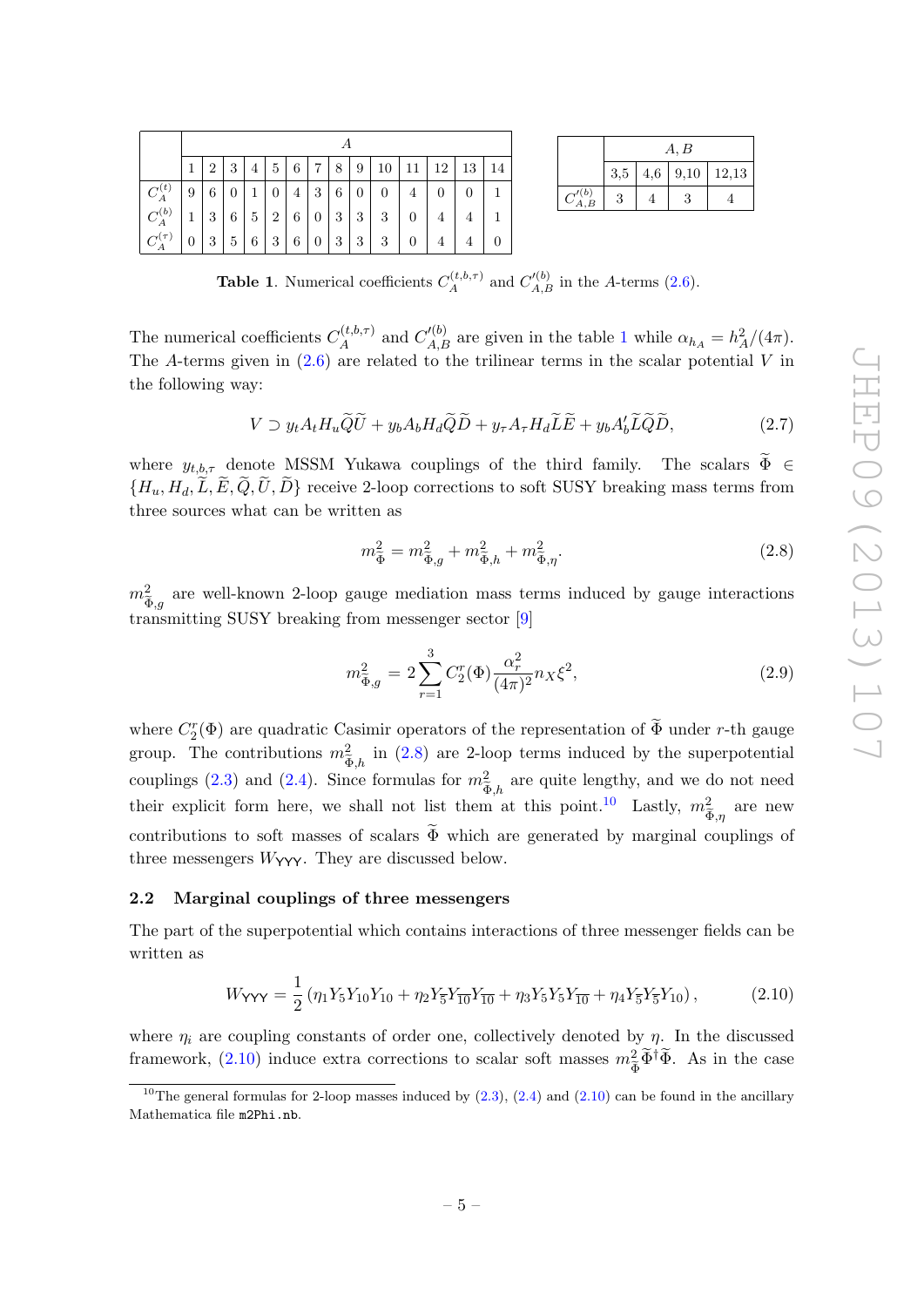

<span id="page-6-2"></span>Figure 1. Representative Feynman diagrams for the contributions to the soft masses  $(2.11)$ induced by marginal couplings of three messengers. Dashed and solid lines correspond, respectively, to the bosonic and fermionic components of matter  $\Phi$  and messenger Y superfields. h stands for matter-matter-messenger or matter-messenger-messenger coupling,  $\eta$  denotes messenger-messengermessenger coupling, while  $y$  is MSSM Yukawa coupling.

of h couplings, one can obtain them using wave-function renormalization method  $[6-8]$  $[6-8]$ . Those new terms can be written in the following form

<span id="page-6-1"></span>
$$
m_{\tilde{\Phi},\eta}^2 = \frac{\xi^2}{16\pi^2} \sum_{iA \le B \le Cf} \left( C_{i,A}^{(\Phi)} \alpha_{\eta_i} \alpha_{h_A} + C_{i,(A,B,C)}^{(\Phi)} (\alpha_{\eta_i} \alpha_{h_A} \alpha_{h_B} \alpha_{h_C})^{1/2} + C_{i,(A,B,f)}^{(\Phi)} (\alpha_{\eta_i} \alpha_{h_A} \alpha_{h_B} \alpha_f)^{1/2} \right),
$$
(2.11)

where  $C^{(\Phi)}$ 's are numerical constants while  $\alpha_{h} = h_A^2/(4\pi)$  and  $\alpha_{\eta_i} = \eta_i^2/(4\pi)$ .  $h_A$  are defined in [\(2.3\)](#page-4-3) and [\(2.4\)](#page-4-4). Finally,  $\alpha_f$ 's are related to MSSM Yukawa couplings  $y_{t,b,\tau}$ :  $\alpha_f = y_f^2/(4\pi)$ ,  $f = t, b, \tau$ . Full list of coefficients  $C^{(\Phi)}$  can be found in the appendix [B.](#page-15-1) The 2-loop contributions to soft masses displayed in eq. [\(2.11\)](#page-6-1) are new results for the discussed class of extended GMSB models. The consecutive components of the sum  $(2.11)$  arise from 2-loop diagrams with two h and two  $\eta$  vertices, three h and one  $\eta$  vertex and from diagram with two h, one  $\eta$  and one  $y_f$  vertex respectively — see figure [1.](#page-6-2) Let us mention that beside [\(2.11\)](#page-6-1) also mass term  $m_{H_d\widetilde{L},\eta}^2 H_d^{\dagger} \widetilde{L} + \text{h.c.}$  mixing  $H_d$  and slepton doublet  $\widetilde{L}$  is generated by  $\eta$  couplings.<sup>[11](#page-6-3)</sup> The explicit form of  $m_{\tau}^2$  $H_d\tilde{L}_{\eta}$  can be found in the appendix [B.8.](#page-17-2)<br> $H_d\tilde{L}_{\eta}$  ? where we focus on the simplest

The role of  $\eta$  will be further analysed in the section [3,](#page-9-0) where we focus on the simplest examples of models restricted by additional global  $U(1)<sub>q</sub>$  symmetry. That symmetry is introduced in the next section to meet phenomenological bounds.

## <span id="page-6-0"></span>2.3 Operators generating proton decay and  $\mu/B_{\mu}$  terms

Having specified all possible superpotential couplings of messengers, it is important to know what are obstructions in getting realistic low-energy phenomenology, and how they are related to the discussed couplings [\(2.2\)](#page-4-1). The obstacles one can face are e.g. rapid proton decay, absence of proper EWSB  $(\mu/B_{\mu} \text{ problem } [22])$  $(\mu/B_{\mu} \text{ problem } [22])$  $(\mu/B_{\mu} \text{ problem } [22])$ , or R-parity violating soft terms in the Lagrangian [\[25\]](#page-19-11). In this section we shall comment on such dangerous operators generated by  $(2.2)$  at tree- and 1-loop level.

<span id="page-6-3"></span><sup>&</sup>lt;sup>11</sup>After EWSB it may induce non-zero vev for sneutrino  $[24]$ .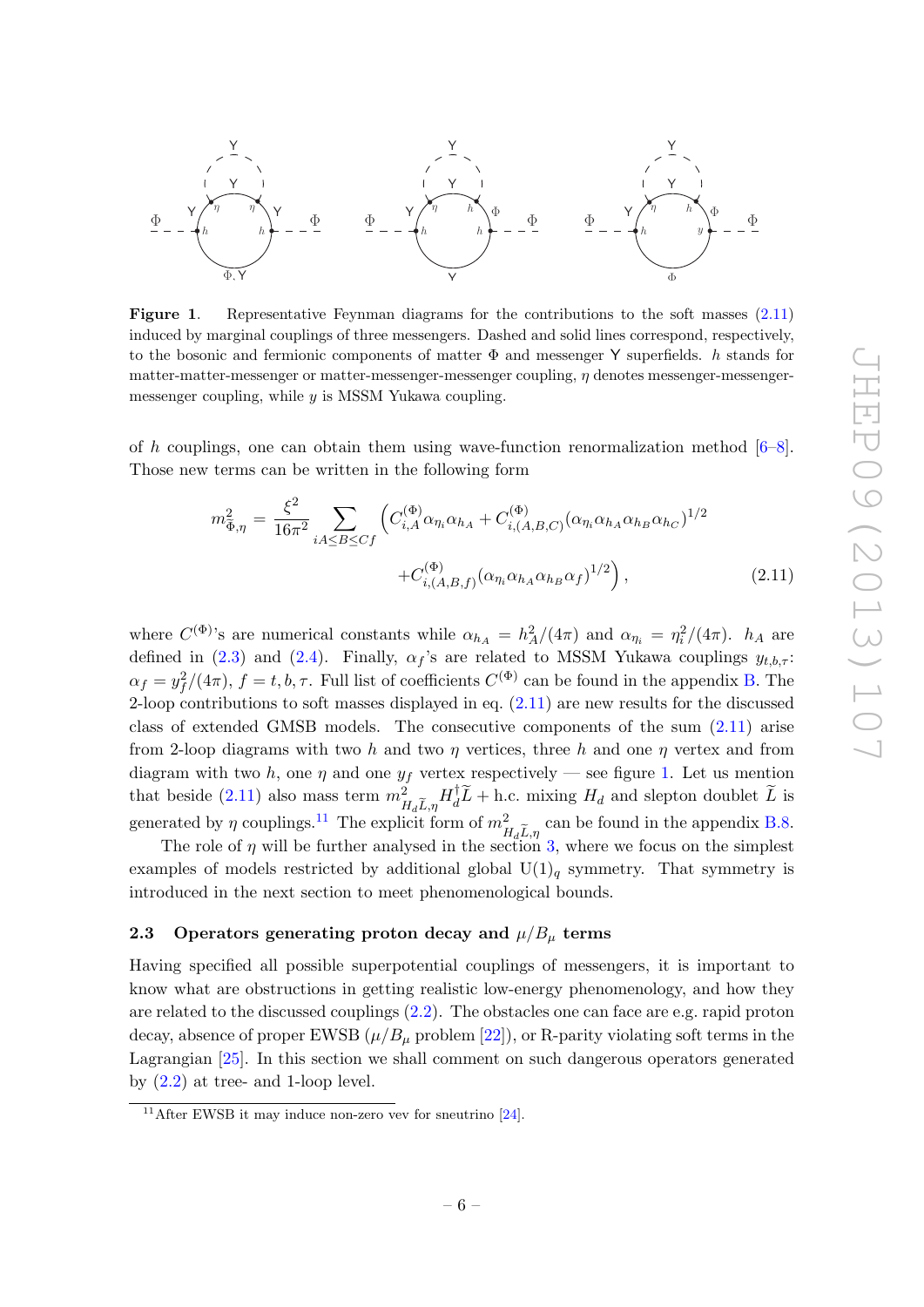When we discussed possible messenger couplings  $(2.2)$ , gauge invariance and renormalizability were used as the only selection rules. Hence the tree-level dimension 4 operator  $\phi_5 \phi_5 \phi_{10} |_{\theta^2}$  could as well be present in the Lagrangian of the visible sector. However, it is well-known fact that this term would lead to rapid proton decay. So, first of all, it is necessary to ensure that it cannot appear in the superpotential. The baryon/lepton number violation would also be induced by dimension 5 operators:  $\phi_{\overline{5}}\phi_{10}^3/M_{\text{GUT}}|_{\theta^2}$  or  $\phi_5 \phi_{10}^3 / M|_{\theta^2}$ . The latter appears after integrating out messengers. Its source in the model under consideration is the tree-level exchange of  $(Y_5, Y_{\overline{5}})$  messengers. It is clear that if matter-matter-messenger couplings  $h_2$  and  $h_6$  (cf. [\(2.3\)](#page-4-3)) occur simultaneously then they generate at the tree-level the following effective operator

<span id="page-7-1"></span>
$$
\left. \frac{h_2 h_6}{M} \phi_5 \phi_{10} \phi_{10} \phi_{10} \right|_{\theta^2} . \tag{2.12}
$$

To meet experimental bounds, at least one of these couplings must be highly suppressed such that  $h_2h_6 \lesssim 10^{-26+t_M}$ , where  $t_M = \log_{10}(M/1 \text{ GeV})$  [\[26\]](#page-19-13). Integrating out messengers results also in corrections to the Kähler potential which may violate baryon/lepton number. In the discussed model, only the following operator of dimension 6 is relevant for the phenomenology:

<span id="page-7-3"></span>
$$
\left. \frac{h_2^2}{M^2} \phi_{10}^\dagger \phi_{10}^\dagger \phi_{10} \phi_{10} \right|_{\theta^2 \overline{\theta}^2} . \tag{2.13}
$$

If it is not suppressed then it lead to rapid proton decay, mainly in the channel  $p \to \pi^0 e^+$ . To satisfy the lower limit on the proton lifetime,  $h_2$  has to fulfill  $h_2 \lesssim 10^{-16+t_M}$  [\[27\]](#page-19-14).

The second serious issue is the  $\mu/B_{\mu}$  problem [\[22\]](#page-19-9). We shall assume that there is no  $\mu H_5 H_{\overline{5}}$  term in the superpotential, and mass term for Higgs superfields is generated via the following correction to the Kähler potential

<span id="page-7-0"></span>
$$
\frac{c_{\mu}}{M_{\text{GUT}}} X^{\dagger} H_5 H_{\overline{5}} \tag{2.14}
$$

when F-term of spurion superfield X gets vev  $(c<sub>u</sub>$  is a coupling constant of order one). To avoid  $\mu/B_{\mu}$  problem, we require that at the same time a term of the form  $X^{\dagger} X H_5 H_5^2 / M_{\text{GUT}}^2$  is absent. However,  $\mu$  and  $B_{\mu}$  are also generated at 1-loop by messenger-matter couplings i.e. the following corrections to the Kähler potential appear after integrating out messengers:

<span id="page-7-2"></span>
$$
\frac{c'_{\mu}}{M} X^{\dagger} H_5 H_5 \quad \text{and} \quad \frac{c'_{B_{\mu}}}{M^2} X^{\dagger} X H_5 H_5,
$$
\n(2.15)

where  $c'_{\mu,B_\mu} \sim (h_7h_9 + h_{11}h_{12})/(4\pi)^2 \sim \mathcal{O}(10^{-2})$ , which lead to  $\mu^2 \ll B_\mu$  when F-term of X gets vev. Therefore, to get proper electroweak symmetry breaking with  $\mu$  generated by [\(2.14\)](#page-7-0), one has to suppress  $c'_{\mu,B_{\mu}}$  [\[11\]](#page-19-3).

To ensure those phenomenological constraints without fine-tuning parameters, it is necessary to impose additional selection rules which restrict structure of the Lagrangian. It seems that the most handy and economical way to achieve it is to add extra global  $U(1)<sub>q</sub>$  symmetry. Such solution is realized e.g. in F-theory GUT models [\[23,](#page-19-10) [28–](#page-20-0)[30\]](#page-20-1), and in models which use Froggatt-Nielsen mechanism to address Yukawas hierarchy problem.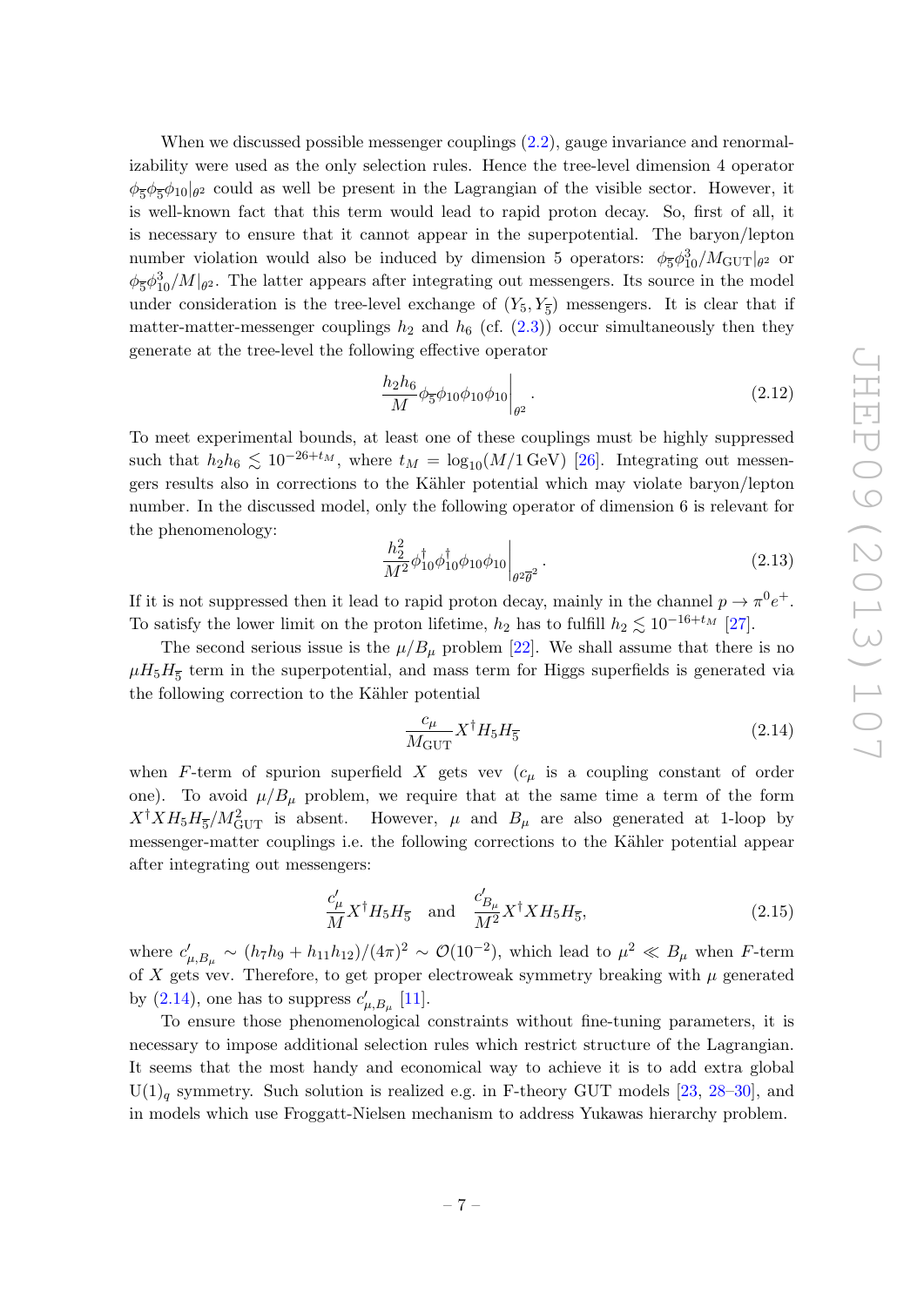In the rest of the paper, we exploit that idea, and analyse what are necessary conditions to forbid dangerous operators which were discussed above. Then we shall examine what are the low-energy predictions of the simplified model in which  $U(1)<sub>q</sub>$  symmetry dictates the structure of the superpotential.

### <span id="page-8-0"></span>2.4  $U(1)<sub>q</sub>$  symmetry

As introduced in the previous section, to get rid of rapid proton decay and the  $\mu/B_u$ problem we shall invoke extra global  $U(1)<sub>q</sub>$  symmetry and appropriately choose charges of the visible sector fields  $\Phi$ , messengers  $(Y,\overline{Y})$  and the spurion X. The requirements discussed in section [2.3](#page-6-0) can be rephrased as follows: (a) in the superpotential of the visible sector there is no  $\phi_{\bar{5}}\phi_{\bar{5}}\phi_{10}$  term, but the standard Yukawa couplings  $H_5\phi_{10}\phi_{10}$  and  $H_{\bar{5}}\phi_{\bar{5}}\phi_{10}$ are present, (b) supersymmetric mass term for the Higgses is forbidden, however they couple to  $X^{\dagger}$  in the Kähler potential. One of the ways to satisfy those conditions is to assign the following charges to the fields:

<span id="page-8-1"></span>
$$
q_{H_{\overline{5}}}=k
$$
,  $q_{\phi_{\overline{5}}}=l$ ,  $q_{H_{5}}=2(k+l)$ ,  $q_{\phi_{10}}=-(k+l)$ ,  $q_{X}=3k+2l$ , (2.16)

where k and l are nonequal integers such that charge of the X field (i.e.  $q_X$ ) is different from 0. Moreover, extra condition comes from spurion-messenger couplings [\(2.1\)](#page-3-2). They are allowed only if the following relations hold:

$$
q_{Y_{\overline{\mathsf{R}}}} = -(3k + 2l) - q_{Y_{\mathsf{R}}},\tag{2.17}
$$

where  $R = 5, 10$  denotes representation of SU(5). Hence analysis of the possible  $\Phi \Phi Y$ ,  $\Phi YY$ and YYY couplings boils down to inspecting charges of  $Y_5$  and  $Y_{10}$ . Let us remark that if they are set as in [\(2.16\)](#page-8-1) then operator  $\phi_{\overline{5}}\phi_{10}^3/M_{\rm GUT}|_{\theta^2}$  is ruled out. Furthermore, condition (a) is basically equivalent to the requirement that  $\phi_{\overline{5}}$  and  $H_{\overline{5}}$  have different  $\mathrm{U}(1)_q$  charges, what prevents them from mixing in the kinetic terms. It can also be checked that when these fields have different charges then  $(2.2)$  does not lead to R-parity violating A-term (cf. table [1\)](#page-5-1). Moreover, it should be emphasized that operators [\(2.12\)](#page-7-1) and [\(2.15\)](#page-7-2) are also ruled out in spite of the fact that in the effective theory, below scale M, global  $U(1)_q$  symmetry is spontaneously broken by the vev of the lowest component of  $X$ . The reason is that they would arise from couplings  $\phi_5 \phi_{10}^3/X$  and  $H_5 H_{\overline{5}} X^{\dagger}/X$ , respectively, which are forbidden in the parent theory provided (a) and (b) are satisfied. On the other hand,  $U(1)<sub>q</sub>$  symmetry protects the proton from decay via dimension 6 operator [\(2.13\)](#page-7-3) only if

$$
q_{Y_5} \neq 2(k+l). \tag{2.18}
$$

Finally, mass term  $H_5 \phi_{\overline{5}}$  in the superpotential which would cause appearance of  $\phi_{\overline{5}} \phi_{\overline{5}} \phi_{10}$ operator after redefinition of matter fields should also be forbidden. To ensure this additional condition, we require that

<span id="page-8-2"></span>
$$
2k + 3l \neq 0. \tag{2.19}
$$

Some comment on the issue of spontaneous breaking of  $U(1)<sub>q</sub>$  is in order here. We assume a string-inspired scenario in which  $U(1)<sub>q</sub>$  is a remnant of some 'anomalous'  $U(1)$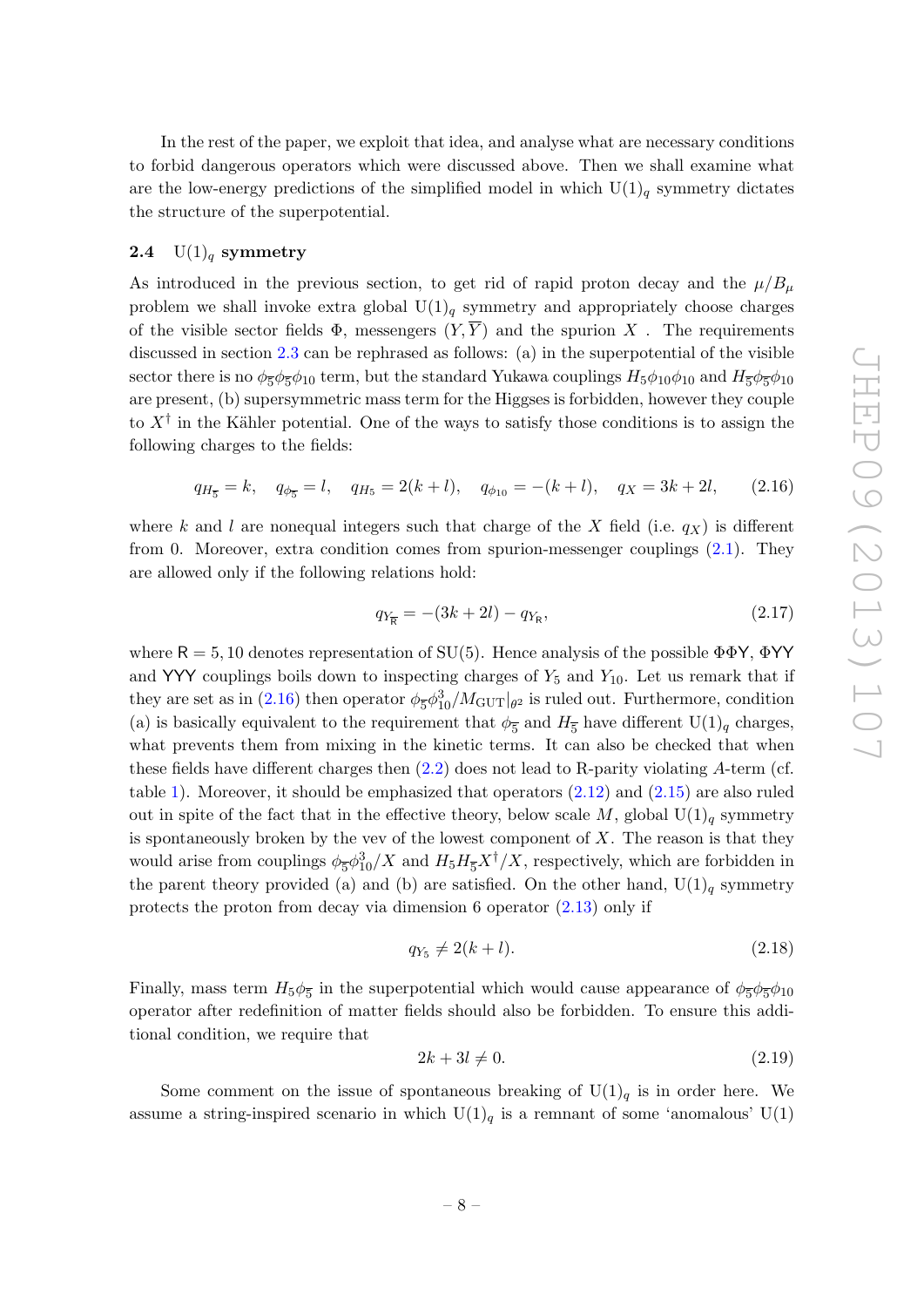gauge symmetry which anomaly is cancelled by the Green-Schwarz mechanism [\[31\]](#page-20-2). Then the Polonyi-type term for  $X$  is allowed as there is a closed string modulus  $T$ , which also transforms under  $U(1)<sub>q</sub>$  such that the term  $Xe^{-T}$  is invariant. Moreover, we assume that is is possible to stabilize both X and T in such a scenario  $[31]$ . Non-zero vev of the lowest component of X leads, in turn, to spontaneous breaking of global  $U(1)<sub>q</sub>$ . The appropriate combination of one real degree of freedom of  $X$  and  $T$  becomes an axion - the Goldstone boson of the broken  $U(1)<sub>a</sub>$ , while the other one, so-called saxion, gets mass when SUSY is broken by spurion F-term vev [\[31,](#page-20-2) [32\]](#page-20-3). In this letter, we choose <sup>[12](#page-9-1)</sup>  $M = 10^{14}$  GeV what sets the scale of  $U(1)<sub>q</sub>$  symmetry breaking [\[31\]](#page-20-2).

## <span id="page-9-0"></span>3 Phenomenology of the simplest models with YYY

In this section we study how low-energy predictions of the discussed extended GMSB models depend on messenger couplings [\(2.10\)](#page-5-4), taking into account restrictions imposed by  $U(1)_q$  symmetry. We shall use discussed above set of constraints  $(2.16)-(2.19)$  $(2.16)-(2.19)$  $(2.16)-(2.19)$  to select the simplest models involving marginal interactions of messengers. Analysis of more complicated cases is straightforward, and will be given elsewhere. The cases with only  $\eta$ couplings allowed give at the leading order the same results as the standard GMSB model with the effective number of messengers equal to 4, and will not be investigated here. It is also straightforward to check that there is no charge assignment which allows for model with only one h and no  $\eta$  coupling. On the other hand, taking into account  $(2.16)$ – $(2.19)$ , it is easy to find out that there are only two possible scenarios which include one h and one  $\eta$ . They are realized when superfields have  $U(1)_q$  charges shown in the first (I) and the second (II) row of the table in the appendix [A.](#page-15-0) Then the allowed couplings are, respectively,

(I) 
$$
(h_8, \eta_4)
$$
 or (II)  $(h_{14}, \eta_2)$ . (3.1)

Surprisingly, there is a lot of ways to assign charges which allow for two h and one  $\eta$ interaction but not all of them are relevant for phenomenology. We shall examine two of them which lead to the biggest  $A_t$ -terms in that class of models (cf. table [1\)](#page-5-1). Namely, we analyse models in which  $U(1)<sub>q</sub>$  admits the following couplings:

(III) 
$$
(h_8, h_{11}, \eta_2)
$$
 or (IV)  $(h_8, h_{11}, \eta_4)$ . (3.2)

Charges corresponding to these cases are displayed in the third (III) and fourth (IV) row of the table in the appendix [A.](#page-15-0)

For the cases  $(I)$ – $(IV)$  listed above, we adopt the initial conditions for the soft SUSY breaking terms presented in sections [2.1](#page-4-0) and [2.2,](#page-5-0) and compute the low-energy spectrum and the electroweak symmetry breaking with an appropriately modified SuSpect code [\[33\]](#page-20-4). Approximation of vanishing Yukawa couplings of the first two generations of fermions is used, so the MSSM mass spectra we obtain are degenerate for these generations. In the following, we shall call sfermions of the first and second generations with the name of the first generation (see e.g. figure [2\)](#page-11-0).

<span id="page-9-1"></span> $12\langle X \rangle = M + \theta^2 F.$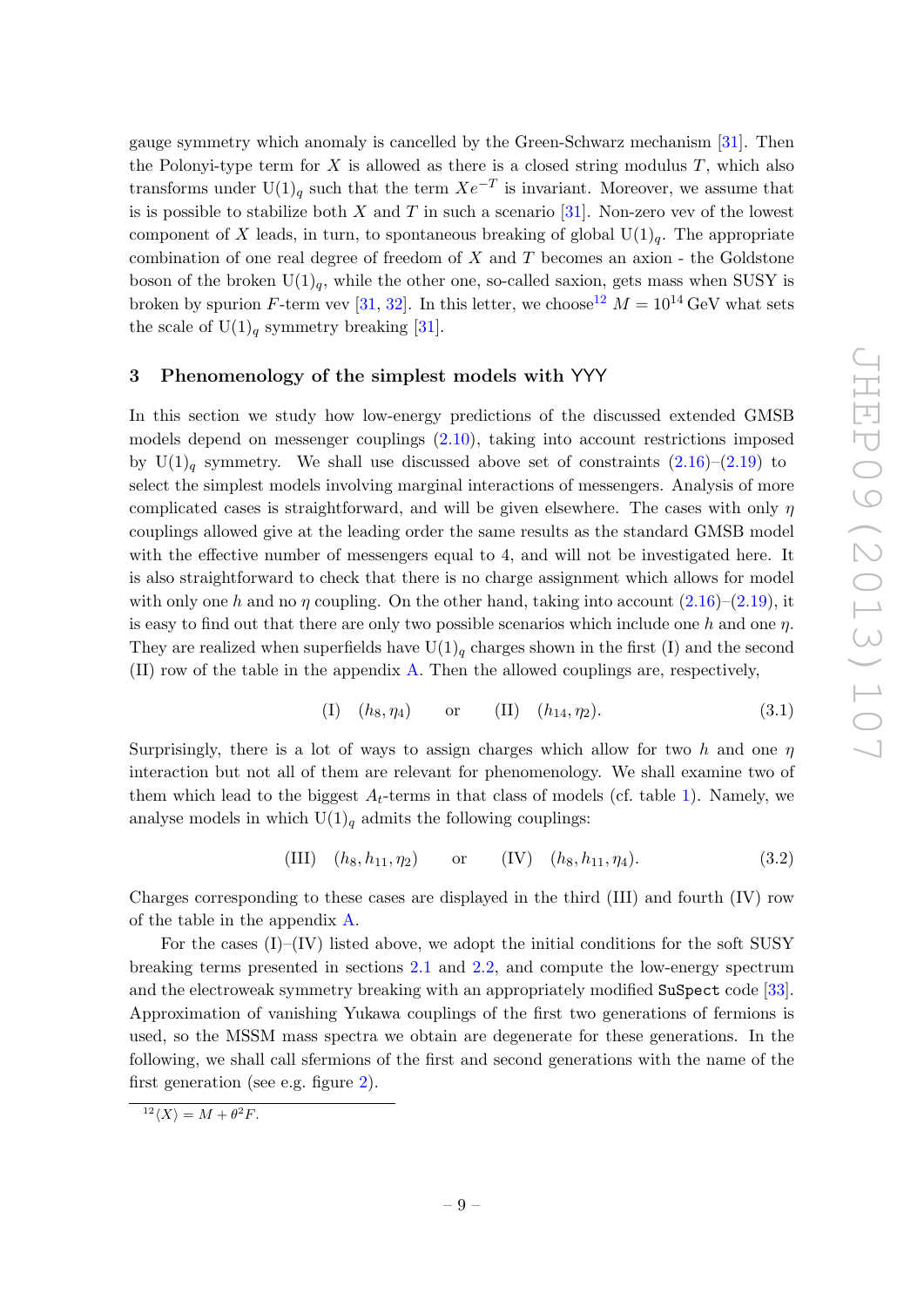A number of constraints is imposed on the obtained mass spectra. We require that the scalar potential is bounded from below, and that there are no low lying color or charge breaking minima. All cases with tachyons in the spectrum, Higgs boson mass smaller than 123 GeV or bigger than 127 GeV and BR $(b \to s\gamma)$  lying outside the  $2\sigma$  range (2.87 –  $4.33$ ) × 10<sup>-4</sup> are discarded during the analysis. We keep only models in which the squark and gluino masses lie within the allowed 95% CL range determined for a simplified setup in ref. [\[34\]](#page-20-5).

In the case (I) the part of the superpotential which contains marginal couplings of the messengers is of the following form (cf.  $(2.2)$ ):

$$
W_{\mathsf{Y}} = h_8 \phi_{10} Y_5 Y_{10} + \frac{1}{2} \eta_4 Y_5 Y_5 Y_{10}.
$$
\n(3.3)

Although in such setup the left-right stop mixing would be large enough (cf.  $(2.6)$ ) and table [1\)](#page-5-1) to get  $m_{h0} \sim 125 \,\text{GeV}$  even for  $\xi \sim 10^5 \,\text{GeV}$ , this case is not phenomenologically satisfactory as here supersymmetric mass term  $M'\phi_{\overline{5}}Y_5$  is allowed. If  $M' \sim M_{\text{GUT}}$ , then the mass of the heavy combination of  $Y_{\overline{5}}$  and  $\phi_{\overline{5}}$  is of order GUT scale. As a result, soft terms generated by gauge mediation mechanism are of comparable size as those induced by gravity. Hence this case will not be analysed further.

In the case (II) only couplings  $h_{14}$  and  $\eta_2$  are allowed by  $U(1)_q$  symmetry i.e. (cf. [\(2.2\)](#page-4-1)):

$$
W_{\mathsf{Y}} = \frac{1}{2} h_{14} \phi_{10} Y_{\overline{5}} Y_{\overline{5}} + \frac{1}{2} \eta_2 Y_{\overline{5}} Y_{\overline{10}} Y_{\overline{10}}.
$$
 (3.4)

To get the lightest Higgs mass  $m_{h^0} \approx 125 \,\text{GeV}$  in this simplified model, one has to set  $\xi \approx 1.6 \times 10^5 \,\text{GeV}$ . The fact that  $m_{h^0}$  is not enhanced significantly by  $h_{14}$  coupling can be traced back to relatively small value of  $C_{14}^{(t)}$  in the  $A_t$ -term [\(2.6\)](#page-4-9). The choice of  $\xi$ results in rather large values of sparticles masses. Bino/wino/gluino masses are about  $0.9/1.6/4.0$  TeV, and they hardly depend on  $\eta_2$ . On the other hand, masses of other neutralinos and charginos, Higgses (beside the lightest one), squarks and heavier sleptons do vary, but stay above 1.5 TeV when  $\eta_2$  changes in the range  $0 - 1.4$  and  $h_{14}$  is fixed to 1.2. However, it turns out that  $\eta_2$  coupling influences NLSP/NNLSP pattern. The lighter sleptons masses are sensitive to that messenger coupling, and can be as low as 400 GeV for  $h_{14}, \eta_2 \sim 1$  $h_{14}, \eta_2 \sim 1$  $h_{14}, \eta_2 \sim 1$ . Figure 2 displays how masses of sleptons  $\tilde{\tau}_1$ ,  $\tilde{e}_1$  depend on the value of  $η_2$ . Increasing  $η_2$  above 0.4 – 0.5 changes NLSP/NNLSP pattern from  $\widetilde{B}/\widetilde{τ}_1$  to  $\widetilde{τ}_1/\widetilde{B}$  and then to  $\tilde{\tau}_1/\tilde{e}_1$  (with nearly degenerated masses) for small tan  $\beta$ , and from  $\tilde{\tau}_1/\tilde{B}$  to  $\tilde{\tau}_1/\tilde{e}_1$  for moderate and large values of tan  $\beta$ . Such behaviour can be explained as follows.

In this simplified model influence of marginal coupling of three messengers  $\eta_2$  on mass spectrum is rather moderate because  $\eta_2$  affects only soft mass of left squarks doublet Q. One can check (cf. appendix [B.5\)](#page-16-2) that  $\eta_2$  contribution to [\(2.8\)](#page-5-2) can be written as

<span id="page-10-0"></span>
$$
m_{\tilde{Q},\eta}^2 = 6\alpha_{h_{14}}\alpha_{\eta_2}\frac{\xi^2}{16\pi^2},\tag{3.5}
$$

which is always non-negative. For natural choice of coupling constants (i.e.  $h, \eta \sim 1$ ) it is of the same order as the following correction to  $(2.8)$  induced by  $h_{14}$  coupling

$$
m_{\tilde{Q},h}^2 = \alpha_{h_{14}} \left( 6\alpha_{h_{14}} - \frac{7}{15}\alpha_1 - 3\alpha_2 - 6\alpha_3 \right) \frac{\xi^2}{16\pi^2},
$$
\n(3.6)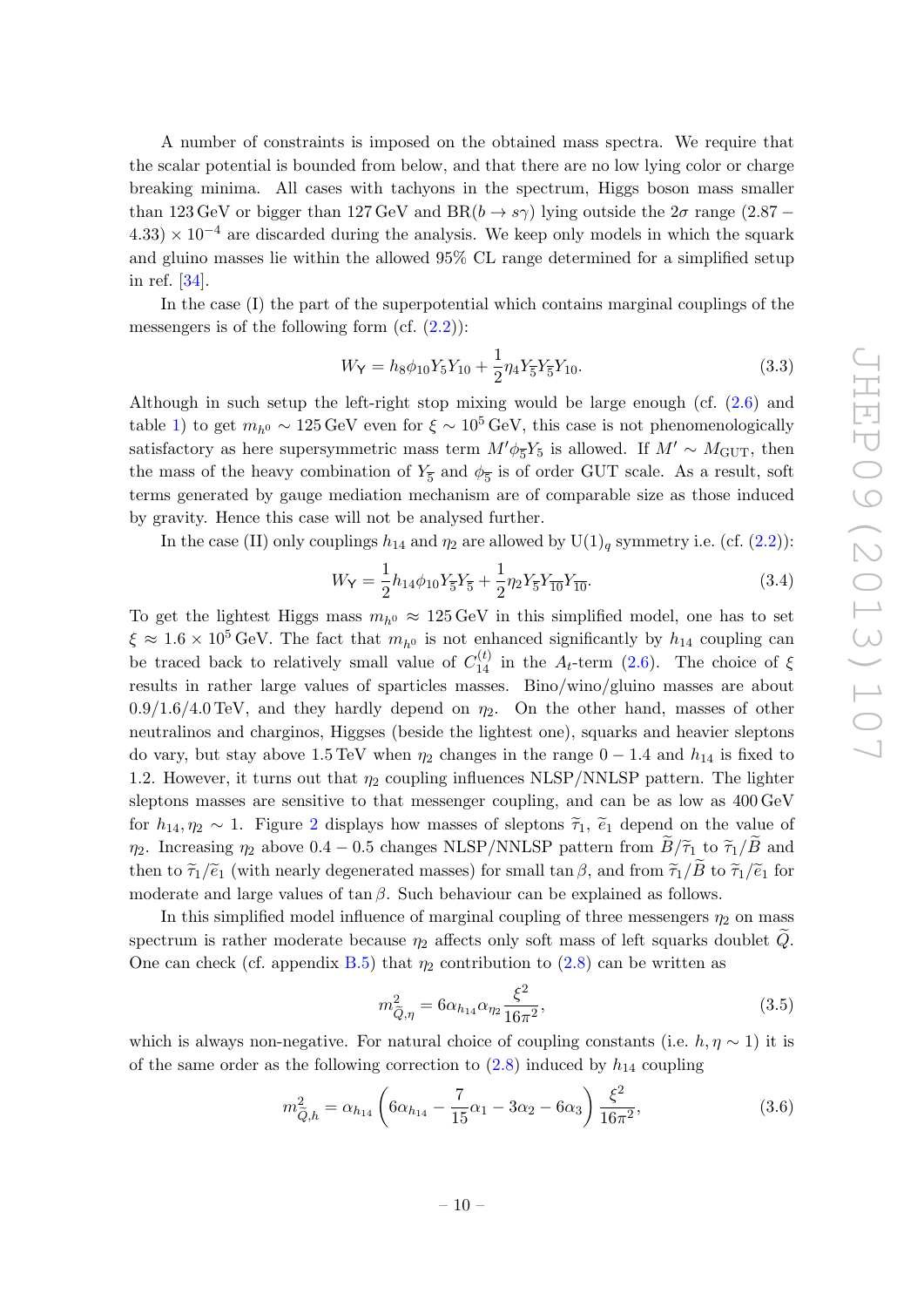

<span id="page-11-0"></span>**Figure 2.** Plot of the  $\tilde{\tau}_1$  (red, solid lines) and  $\tilde{\epsilon}_1$  (green, solid lines) mass vs.  $\eta_2$  coupling for  $\tan \beta = 10$  (left plot),  $\tan \beta = 30$  (middle plot) and  $\tan \beta = 50$  (right plot). Blue, dotted lines represent mass of lightest neutralino (bino).  $h_{14}$  is set to 1.2, while  $\xi$  scale is  $1.6 \times 10^5$  GeV. Such choice of  $\xi$  gives rise to  $m_{h^0} \approx 125 \text{ GeV}$ . Dashed lines show masses of the particles when  $h_{14} = \eta_2 = 0$ , which corresponds to the standard GMSB case. The plots are symmetric under  $\eta_2 \to -\eta_2$  because of  $m_{Q,\eta}^2 \sim \eta_2^2$ . In this case  $\tilde{\tau}_1$  and  $\tilde{e}_1$  are mostly right-handed.

and also of the same order as the standard GMSB contribution

$$
m_{\tilde{Q},g}^2 = \left(\frac{2}{15}\alpha_1^2 + 6\alpha_2^2 + \frac{32}{3}\alpha_3^2\right)\frac{\xi^2}{16\pi^2}.\tag{3.7}
$$

Decreasing masses of lighter sleptons is the consequence of enlarging left squark doublet soft mass by [\(3.5\)](#page-10-0) which results in speeding up the running of  $m_{\tilde{\tau}}^2$  and  $m_{\tilde{\tau}}^2$  via D-term contribution to their RGE. Note that the increase in the splitting of the lighter sleptons masses when tan  $\beta$  becomes larger and larger is a well-known effect related to enhancing non-diagonal mass terms by  $\tan \beta$  for the third family of sleptons. For the first and the second family such effect is suppressed by very small Yukawas.

In the framework defined by the third (III) choice of  $U(1)<sub>q</sub>$  charges, superpotential [\(2.2\)](#page-4-1) is of the following form

$$
W_Y = h_8 \phi_{10} Y_5 Y_{10} + h_{11} H_5 Y_5 Y_{\overline{10}} + \frac{1}{2} \eta_2 Y_{\overline{5}} Y_{\overline{10}} Y_{\overline{10}},
$$
\n(3.8)

and only corrections to  $H_u$  mass are generated by messenger marginal couplings:

<span id="page-11-1"></span>
$$
m_{H_u, \eta}^2 = 12\alpha_{h_{11}}\alpha_{\eta_2} \frac{\xi^2}{16\pi^2}.
$$
\n(3.9)

Here we choose  $\xi = 10^5 \,\text{GeV}$ . Moreover,  $h_8$  and  $h_{11}$  are set to 0.9 and 0.6 respectively, in order to get the lightest Higgs mass  $m_{h0} \approx 125 \,\text{GeV}$ . Bino/wino/gluino masses are about  $0.55/1.03/2.71$  TeV, and, as previously, they hardly depend on  $\eta_2$ . The first observation is that increasing  $\eta_2$  gives smaller  $\mu$  at the EWSB scale. For  $\eta_2 = 0$  it is about 2.8 TeV while for  $\eta_2 = 1.2$  it drops to 2.4 TeV. It is a consequence of extra contribution [\(3.9\)](#page-11-1) to  $H_u$  soft mass. The aftereffect of changing  $\mu$  is decreasing masses of heavy Higgses bosons from about 3.1 TeV to 2.6 TeV for small tan  $\beta$ , and from about 2.4 TeV to 1.8 TeV for large tan β. Similarly, heavier neutralinos and second chargino masses drop from  $2.9 \text{ TeV}$  to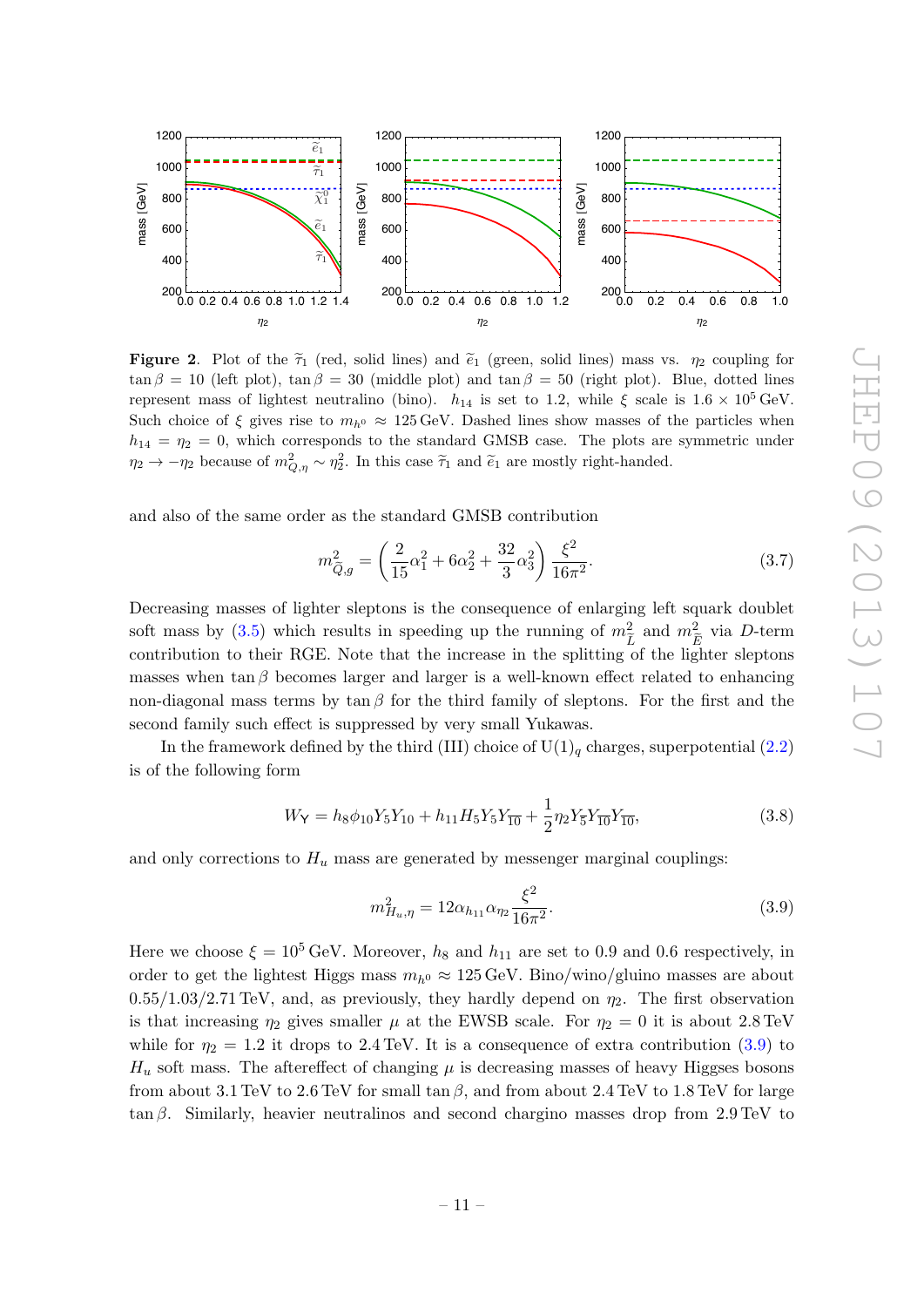2.3 TeV. Masses of the particles in the squark sector change only slightly. When  $\eta_2$  grows they vary not more than a few percent and remain above 2 TeV. On the contrary, third family slepton masses are more sensitive to  $\eta_2$  and  $\tan \beta$  — see figure [3.](#page-13-1) The masses of the lighter stau and tau sneutrino are nearly degenerate, and grow when  $\eta_2$  is increased while, at the same time, the heavier stau mass drops but it is always bigger than 2.3 TeV. For small tan  $\beta$  the lighter stau mass increases from 1.06 to 1.1 TeV while for moderate and large tan β it raises from about 0.90 to 0.95 TeV and from 0.36 to 0.46 TeV. The behaviour of the first and the second generation slepton masses is just the opposite. Namely, the mass of the lighter selectron reduces from about 0.6 to 0.46 TeV while mass of the heavier selectron and electron sneutrino increase from 1.07 to 1.11 TeV when  $\eta_2$  changes from 0 to 1.4. Let us remark that here the lighter stau is mostly left-handed while the lighter selectron is mostly right-handed.

As before, slepton masses are driven by  $D$ -term contribution to their RGE. Eq.  $(3.9)$ increases these contributions for right sleptons and decreases for left sleptons. Since initial conditions at the messenger scale M for the slepton masses are not altered by  $\eta_2$ , that results in decreasing masses of right sleptons and raising masses of left sleptons. The reason why in this scenario left-handed stau is lighter than its right-handed counterpart is the contribution to slepton soft masses generated by  $h_8$  and  $h_{11}$ :

$$
m_{\widetilde{L},h}^2 = -3\alpha_{h_8}\alpha_{y_\tau} \frac{\xi^2}{16\pi^2}, \quad m_{\widetilde{E},h}^2 = \left[ -\left(\frac{28}{5}\alpha_1 + 16\alpha_3\right)\alpha_{h_8} + 6\alpha_{h_{11}}\alpha_{h_8} + 36\alpha_{h_8}^2 \right] \frac{\xi^2}{16\pi^2}.
$$
 (3.10)

Clearly,  $m_{\tilde{\tau}}^2$  $\tilde{L}_{h}$  is amplified by large  $\tan \beta$ . It can be seen in the figure [3](#page-13-1) that for large value of  $\tilde{L}_{h}$  $\tan \beta$  and  $\eta_2 \lesssim 1.4$  the NLSP is the lighter stau (which is mostly left-handed). The NNLSP is tau sneutrino and masses of both particles raise when  $\eta_2$  increases. Simultaneously, the lighter selectron mass drops such that for  $\eta_2 \approx 1.4$  it becomes close to the stau mass, and eventually NLSP/NNLSP pattern changes from  $\tilde{\tau}_1/\tilde{\nu}_{\tau}$  to  $\tilde{e}_1/\tilde{\tau}_1$ .

In the case (IV) superpotential is of the form

$$
W_{\text{YYY}} = h_8 \phi_{10} Y_5 Y_{10} + h_{11} H_5 Y_5 Y_{10} + \frac{1}{2} \eta_4 Y_5 Y_5 Y_{10}, \qquad (3.11)
$$

and coupling of three messengers induces the following contributions to soft masses of left squarks and right up squark

<span id="page-12-0"></span>
$$
m_{\tilde{Q},\eta}^2 = m_{\tilde{U},\eta}^2 = 2\alpha_{h_8}\alpha_{\eta_4}.\tag{3.12}
$$

As in the case (III), here we choose  $\xi = 10^5 \,\text{GeV}$ ,  $h_8 = 0.9$  and  $h_{11} = 0.6$  what results in  $m_{h0} \approx 125 \,\text{GeV}$ . The influence of  $(3.12)$  on the mass spectrum can be described in the following way. Bino/wino/gluino masses are about 0.55/1.03/2.71 TeV, and, as before, they hardly depend on  $\eta_4$ . On the other hand, behaviour of  $\mu$  is different than in previous case. In this scenario  $\mu$  increases when  $\eta_4$  raises. The same effect can be seen in the Higgs sector (beside the lightest Higgs scalar) and for heavier chargino and heavier neutralinos. All these masses become larger of about  $150 - 200 \,\text{GeV}$  and approach level of 3 TeV. It is caused by  $\eta_4$  contribution to soft masses of left squarks and right up squark. They enter RGE for the soft mass of  $H_u$  what results in bigger value of  $|m_{H_u}^2|$  at EWSB scale.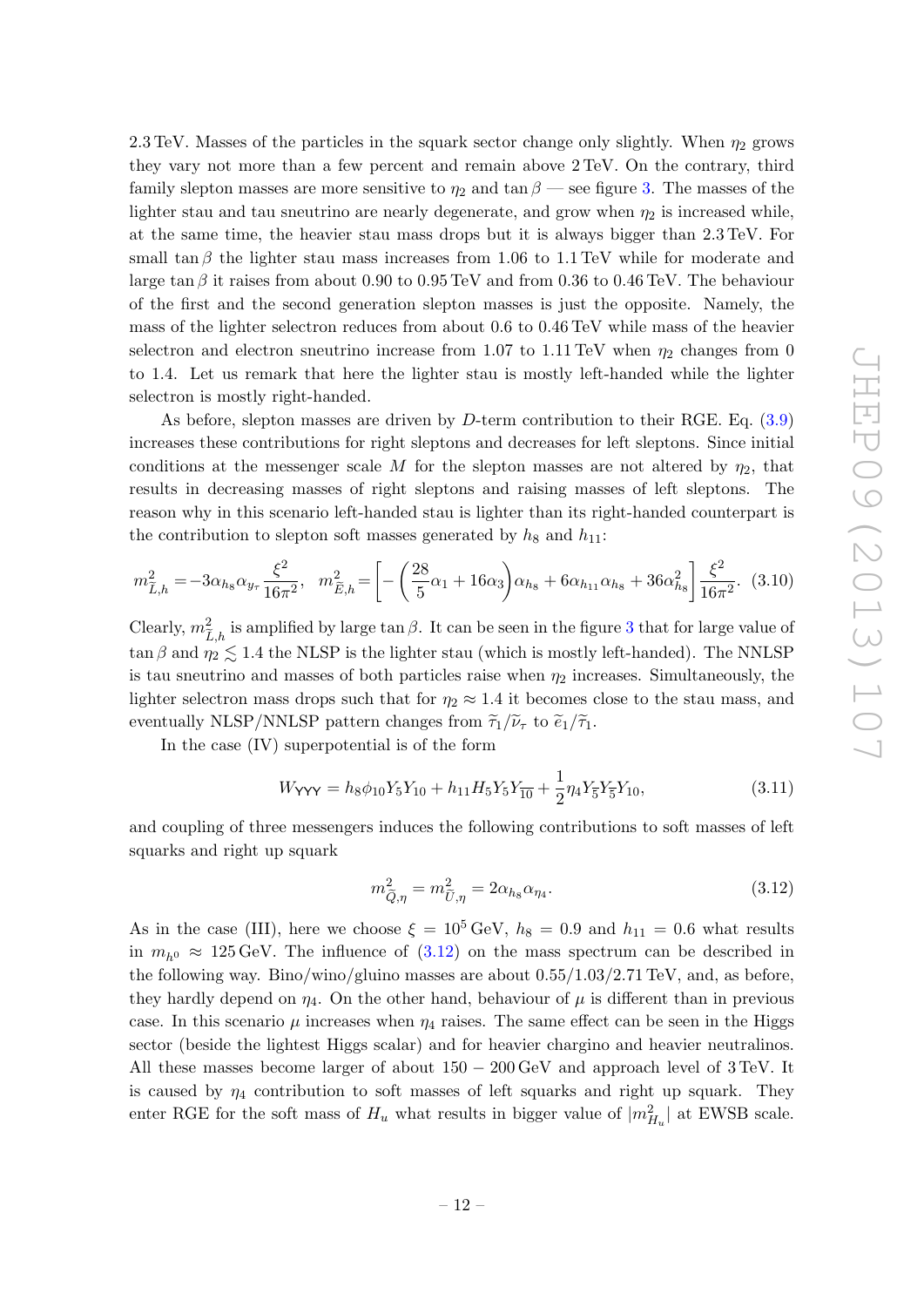

<span id="page-13-1"></span>**Figure 3.** Plot of the  $\tilde{\tau}_1$  (red, solid lines),  $\tilde{e}_1$  (green, solid lines) and  $\tilde{\nu}_\tau$  (purple, solid lines) mass vs.  $η_2$  coupling for tan  $β = 10$  (left plot), tan  $β = 30$  (middle plot) and tan  $β = 50$  (right plot). Blue, dotted lines represent mass of lightest neutralino (bino). The  $\xi$  scale is chosen to be 10<sup>5</sup> GeV.  $h_8$  and  $h_{11}$  are fixed to 0.9 and 0.6, respectively, what results in  $m_{h0} \approx 125 \,\text{GeV}$ . Dashed lines show masses of the particles when  $h_8 = h_{11} = \eta_2 = 0$ , which corresponds to the standard GMSB case. The plots are symmetric under  $\eta_2 \to -\eta_2$  because of  $m_{H_u,\eta}^2 \sim \eta_2^2$ . Selectron and tau sneutrino masses are nearly degenerated. Here  $\tilde{e}_1$  is mostly right-handed, while  $\tilde{\tau}_1$  is mostly left-handed.

Masses of the stops and lighter sbottom are the most sensitive to  $\eta_4$ . They increase of about 200 GeV when  $\eta_4$  is changed, and reach level of 2.5 − 3 TeV. The first and second generation squarks masses hardly depend on  $\eta_4$  value. On the other hand, the mass of the lighter stau and tau sneutrino drop when  $\eta_4$  is increased while heavier stau mass raises at the same time  $\sim$  see figure [4.](#page-14-0) Tau sneutrino behaves similarly, and its mass is nearly degenerate with the lighter stau mass. Again, behaviour of the first and second generation slepton masses is just the opposite. Here the lighter stau is mostly left-handed while the lighter selectron is mostly left-handed.

Analogously to the previous cases, additional contributions to squarks soft masses  $(3.12)$  decrease D-term contribution to RGE for right sleptons, and increase for left sleptons. That results in raising masses of right sleptons and decreasing masses of left sleptons at the EWSB scale. Left-handed stau is lighter than its right-handed counterpart from the same reason as in the case (III).

#### <span id="page-13-0"></span>4 Conclusions

In this work we have studied extended GMSB model in which messenger sector consists of fields in fundamental and antisymmetric representation of SU(5) (and their conjugates). We have shown that in such scenario superpotential couplings of three messengers [\(2.10\)](#page-5-4) induce additional contributions to the standard soft masses of scalars when they coexist with appropriate couplings between messengers and MSSM matter i.e.  $(2.3)$  or  $(2.4)$ . Namely, they generate 2-loop corrections to the soft masses when one of the messenger fields enter both YYY and ΦΦY or ΦYY vertices. At the same time, they lead to neither additional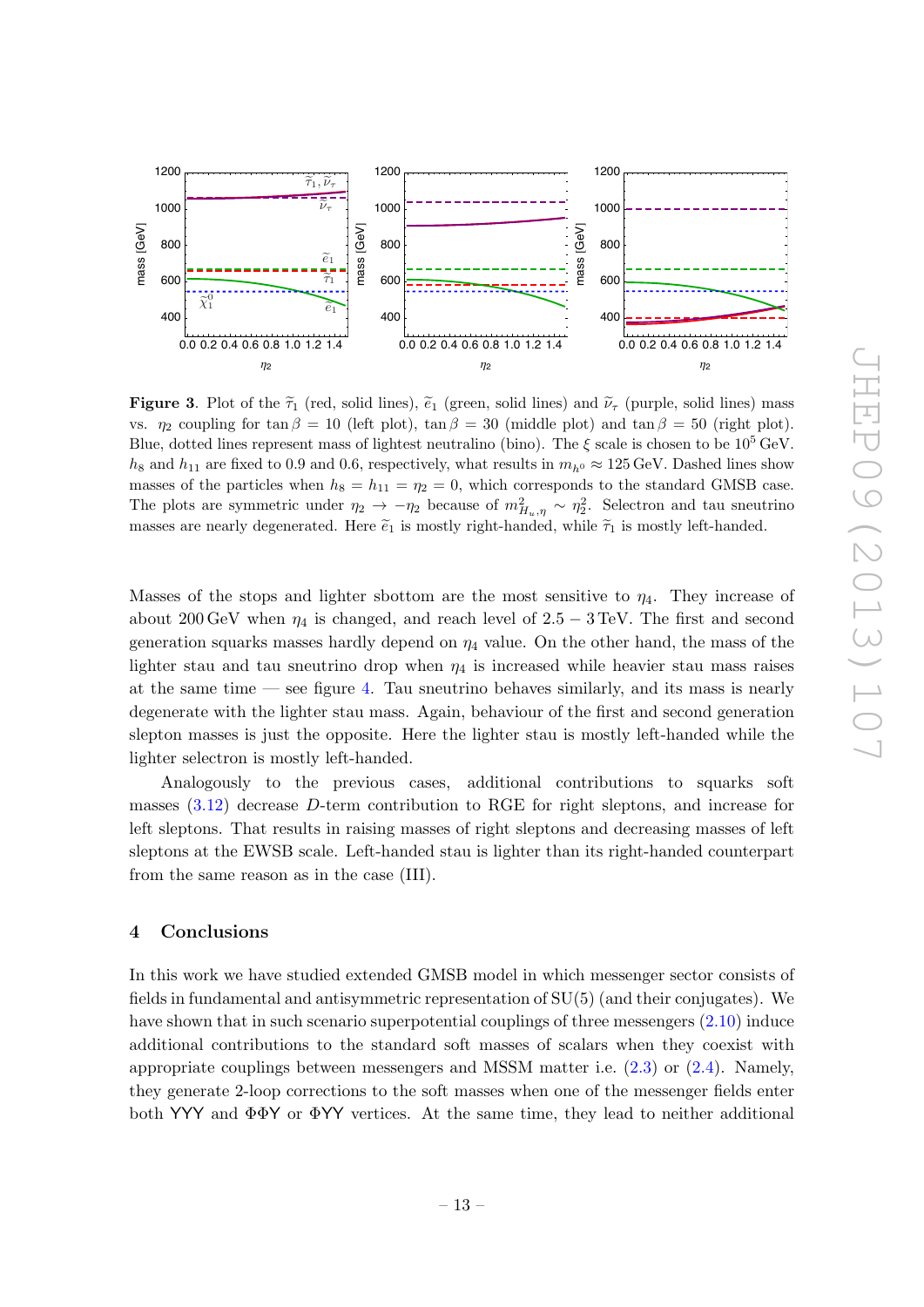

<span id="page-14-0"></span>**Figure 4.** Plot of the  $\tilde{\tau}_1$  (red, solid lines),  $\tilde{e}_1$  (green, solid lines) and  $\tilde{\nu}_{\tau}$  (purple, solid lines) mass vs.  $\eta_4$  coupling for tan  $\beta = 10$  (left plot), tan  $\beta = 30$  (middle plot) and tan  $\beta = 50$  (right plot). Blue, dotted lines represent mass of lightest neutralino (bino). The  $\xi$  scale is chosen to be 10<sup>5</sup> GeV.  $h_8$  and  $h_{11}$  are fixed to 0.9 and 0.6, respectively, what results in  $m_{h0} \approx 125 \,\text{GeV}$ . Dashed lines show masses of the particles when  $h_8 = h_{11} = \eta_4 = 0$ , which corresponds to the standard GMSB case. The plots are symmetric under  $\eta_4 \to -\eta_4$  because of  $m_{Q,\eta}^2 = m_{U,\eta}^2 \sim \eta_4^2$ . Selectron and tau sneutrino masses are nearly degenerated. Here  $\tilde{e}_1$  is mostly right-handed, while  $\tilde{\tau}_1$  is mostly left-handed.

A-terms nor 1-loop contributions to soft masses, what may be of some importance for lowscale SUSY breaking models. We have derived all 2-loop soft masses and 1-loop A-terms for the most general, marginal superpotential couplings [\(2.2\)](#page-4-1) allowed by gauge symmetry in the discussed model.

It turns out that to fulfill phenomenological constraints it is necessary to impose extra selection rules on  $(2.2)$ . Otherwise rapid proton decay or  $\mu/B_{\mu}$  problem can occur. We deal with those issues by invoking additional global  $U(1)<sub>q</sub>$  symmetry. The charge assignments which lead to the smallest number of allowed interaction terms were found. Using derived corrections to the soft masses  $(2.11)$ , we have performed analysis of the phenomenology of the models involving the smallest number of marginal couplings of three messengers. The main conclusion is that in those scenarios the lightest slepton masses are the most sensitive to  $\eta$  couplings, which alter them not directly but only via D-term contribution to RGE running. We have shown that due to  $\eta$ , even for small tan  $\beta$  (see figure [2](#page-11-0) and figure [3,](#page-13-1) left plots), a stau or selectron can be lighter than the lightest neutralino, and have masses as low as 300 − 400 GeV, which is close to recent LHC exclusion limit. Such situation is not typical for the GMSB model.

It would be worthwhile to extend analysis of the parameter space of the presented model, especially to the low  $M$  region, and investigate whether marginal couplings of three messengers are relevant for realizing radiative EWSB. Moreover, one can check if there is any common NLSP/NNLSP pattern which emerge when one considers models with more h and  $\eta$  couplings allowed. Finally, while we assumed that messenger-matter couplings are hierarchical, it would be interesting to investigate full flavour structure of those interactions in the discussed model.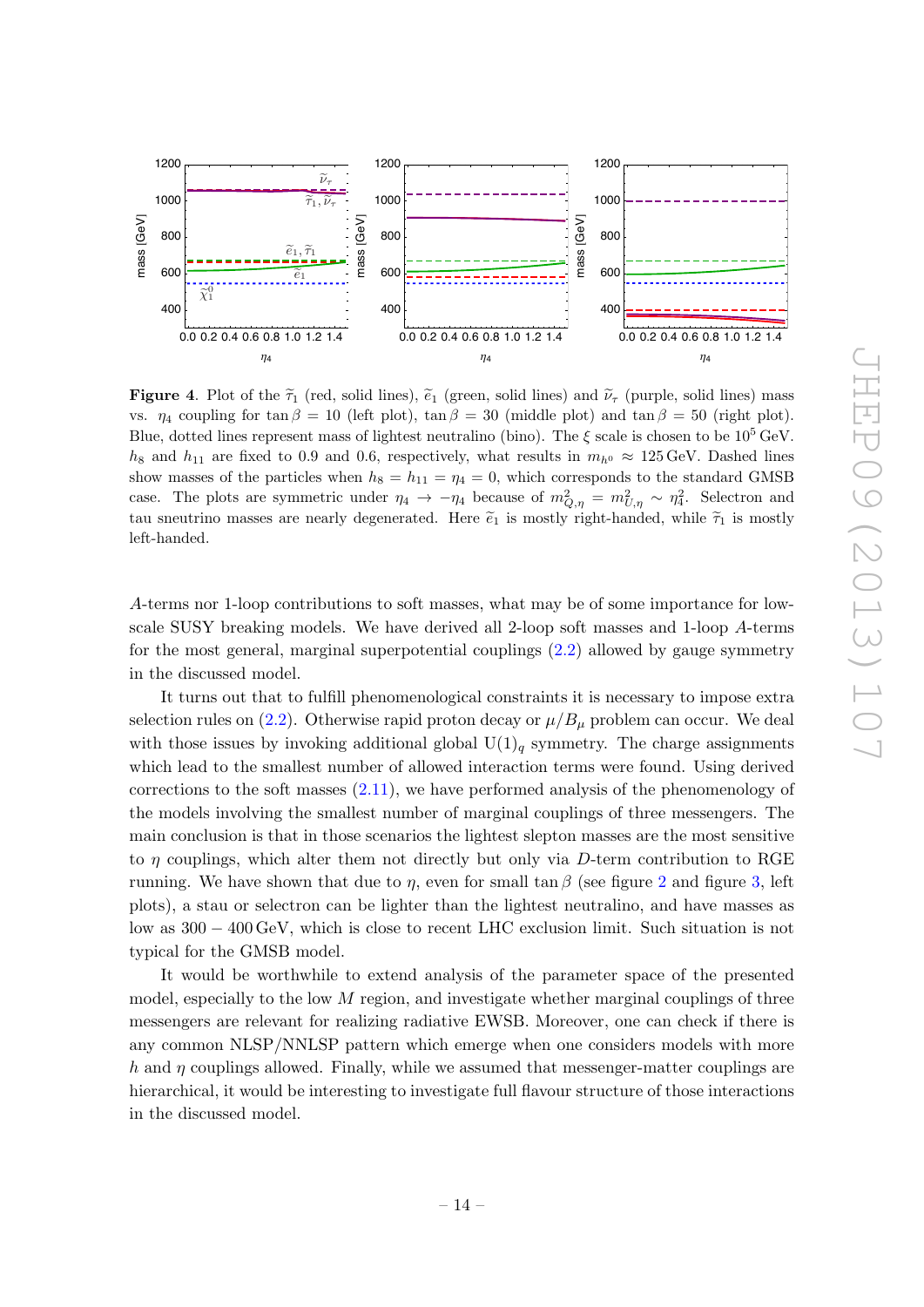## <span id="page-15-0"></span>A  $U(1)<sub>q</sub>$  charges

Here we show  $U(1)<sub>q</sub>$  charge assignments which lead to the smallest number of allowed marginal couplings of messengers. In the first case (I) only couplings  $h_8$  and  $\eta_4$  occur while the second choice of charges (II) results in the presence of  $h_{14}$  and  $\eta_2$ . Cases (III) and (IV) correspond to models with two  $h_A$  couplings and one  $\eta_i$  coupling which accommodate the largest  $A_t$ -terms in that class of models. In the table below, the charges of the fields are written as multiplicities of the smallest charge (denoted by  $q_1$ ,  $q_2$ ,  $q_3$  and  $q_4$  respectively).

|                         |                         | $\,H_5$ | $H_{\overline{\kappa}}$ | $\varphi_{\overline{5}}$ | $\varphi_{10}$                     | $Y_5$   | řπ      | $Y_{10}$ | $Y_{\overline{10}}$ | Λ        |
|-------------------------|-------------------------|---------|-------------------------|--------------------------|------------------------------------|---------|---------|----------|---------------------|----------|
| $\left( \Gamma \right)$ | $(h_8,\eta_4)$          | $2q_1$  |                         | $q_1$                    | $-q_1$                             | $-q_1$  | $-q_1$  | $2q_1$   | $-4q_1$             | $2q_1$   |
| TI)                     | $(h_{14}, \eta_2)$      | $-8q_2$ | 7q2<br>-                | $3q_2$                   | $4q_2$                             | $17q_2$ | $-2q_2$ | $14q_2$  | $q_2$               | $-15q_2$ |
| (III)                   | $(h_8, h_{11}, \eta_2)$ | $2q_3$  | $-3q_3$                 | $4q_3$                   | $-q_3$                             | $-q_3$  | $2q_3$  | $2q_3$   | $-q_3$              | $-q_3$   |
| (IV)                    | $(h_8, h_{11}, \eta_4)$ | $14q_4$ | $-9q_4$                 | $16q_4$                  | $7q_4$<br>$\overline{\phantom{m}}$ | $-q_4$  | $-4q_4$ | $8q_4$   | $-13q_4$            | $5q_4$   |

## <span id="page-15-1"></span>B Numerical coefficients in 2-loop soft masses

In this appendix we tabulate numerical values of the coefficients  $C_{i,A}^{(\Phi)}$ ,  $C_{i,A}^{(\Phi)}$  $i,(A,B,C)$ and  $C^{(\Phi)}_{i\;\ell\;4}$  $i(A,B,f)$  which appear in 2-loop corrections  $(2.11)$  to sfermions soft masses induced by marginal couplings of three messengers  $(2.10)$ . These coefficients are displayed in the tables below. Their rows are indexed by  $i = 1, 2, 3, 4$ . On the other hand, columns are indexed either by A or by triples:  $(A, B, C)$  or  $(A, B, f)$  depending on the case. The  $C_{i, A}^{(\Phi)}$ i,A coefficient can be found at the *i*-th row and *A*-th column. Likewise,  $C_i^{(\Phi)}$  $\sigma^{(\Phi)}_{i,(A,B,C)}$  or  $C^{(\Phi)}_{i,(A)}$  $i,(A,B,f)$ coefficients are located at the *i*-th row and column denoted by  $(A, B, C)$  or  $(A, B, f)$ . The ranges of indices are:  $A, B = 1, ..., 14$  and  $f = t, b, \tau$ . All  $C^{(\Phi)}$ 's which are not listed here are zero.

#### <span id="page-15-2"></span>**B.1** Higgs  $H_u$

|          |                |    |    |    |         | (A, B, C) |      | (A, B, f) |
|----------|----------------|----|----|----|---------|-----------|------|-----------|
|          |                |    |    |    | 1, 7, 8 | 1, 7, 14  | 1,8, | 14, t)    |
|          |                | 18 | 18 | 12 | 36      |           | 36   |           |
| ٠        | $\overline{2}$ |    |    | 12 |         |           |      |           |
| $\imath$ | 3              |    |    | 12 |         |           |      |           |
|          |                | 3  | 3  |    |         |           |      |           |

### <span id="page-15-3"></span>**B.2** Higgs  $H_d$

|                     |   |    |     |         |    |            |             | (A, B, C)   |             |
|---------------------|---|----|-----|---------|----|------------|-------------|-------------|-------------|
|                     |   | 3  | 4   | 9       | 12 | (4, 8, 12) | (3, 10, 12) | (3, 12, 13) | (4, 12, 14) |
|                     |   | 19 |     |         | 12 | 24         |             |             |             |
|                     | ച |    | 19. | 18      | 12 |            | 24          |             |             |
| $\boldsymbol{\eta}$ | 3 |    |     | 9<br>IJ |    |            |             |             |             |
|                     | 4 | 3  | 9   |         | 12 |            |             |             |             |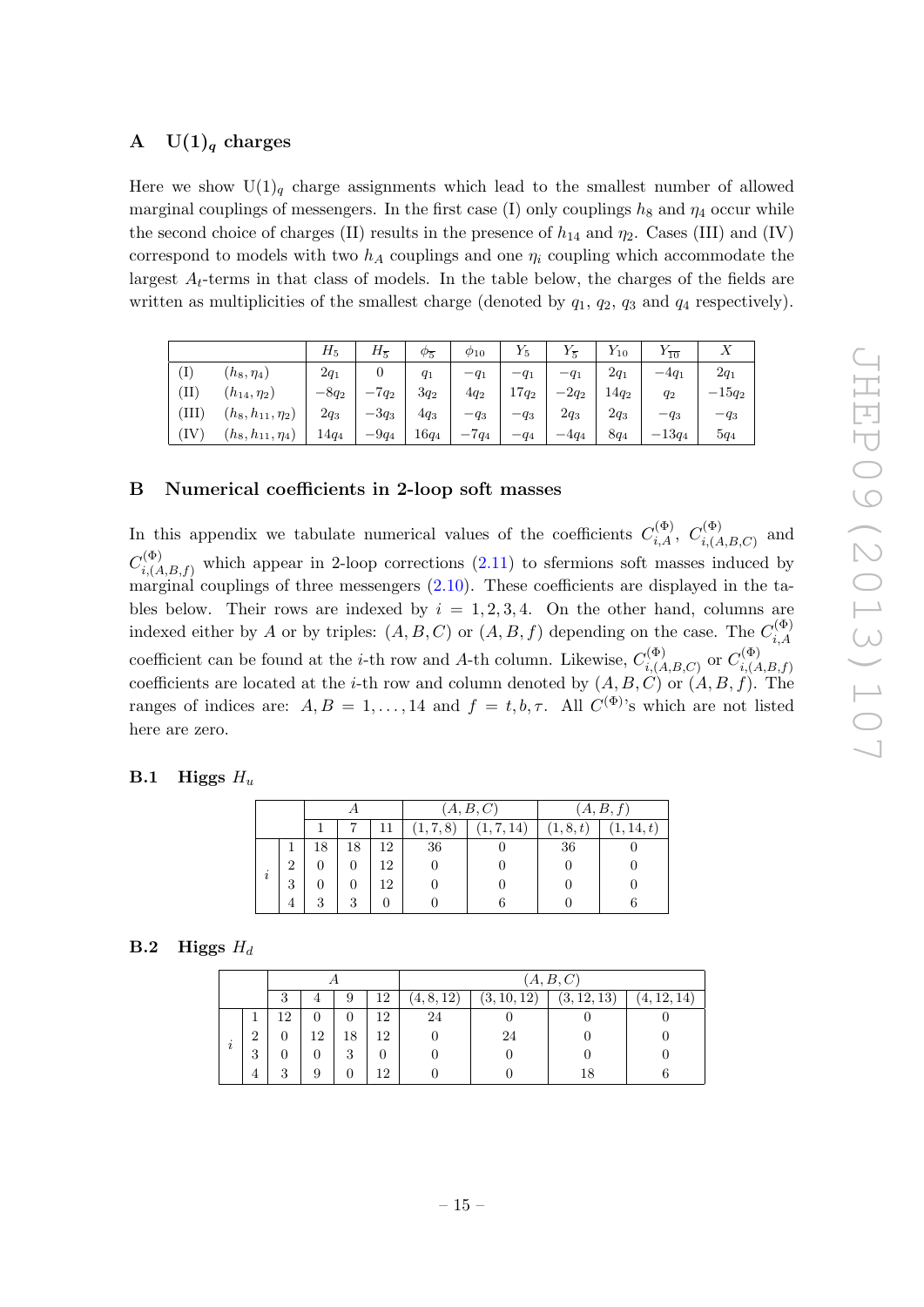|                     |          |           |                |            | (A, B, f)       |            |            |                 |
|---------------------|----------|-----------|----------------|------------|-----------------|------------|------------|-----------------|
|                     |          | (3, 8, b) | $(3, 8, \tau)$ | (4, 10, b) | $(4, 10, \tau)$ | (3, 14, b) | (4, 13, b) | $(4, 13, \tau)$ |
|                     |          | 18        |                |            |                 |            |            |                 |
|                     | $\Omega$ |           |                | 18         |                 |            |            |                 |
| $\boldsymbol{\eta}$ | 3        |           |                |            |                 |            |            |                 |
|                     | 4        |           |                |            |                 |            | 12         |                 |

# <span id="page-16-0"></span>B.3 Slepton doublet  $\widetilde{L}$

|    |               |         |                |    |    |     |            |             |            | (A, B, C)   |           |             |
|----|---------------|---------|----------------|----|----|-----|------------|-------------|------------|-------------|-----------|-------------|
|    |               | 3       | $\mathcal{D}$  | 6  | 10 | 13  | (6, 8, 13) | (5, 10, 13) | (3, 9, 13) | (3, 12, 13) | (5,13,13) | (6, 13, 14) |
|    |               | ാ<br>IJ | 9              | 0  | O  | 12  | 24         |             |            |             |           |             |
|    | $\Omega$<br>∠ |         |                | 19 | 18 | 12  |            | 18          |            |             |           |             |
| 7, | 3             |         |                |    | ð  |     |            |             |            |             |           |             |
|    | 4             |         | $\Omega$<br>٠J | 9  |    | 1 ດ |            |             |            |             | 19        |             |

|   |   |                | (A, B, f)    |                 |
|---|---|----------------|--------------|-----------------|
|   |   | $(3, 8, \tau)$ | $(6,9,\tau)$ | $(6, 12, \tau)$ |
|   |   |                |              |                 |
|   | 2 |                |              |                 |
| i | 3 |                |              |                 |
|   |   |                |              |                 |

# <span id="page-16-1"></span>B.4 Right stau  $\widetilde{E}$

|          |          |                |   |   |    | (A, B, C) |               |              | (A, B, f)       |                 |
|----------|----------|----------------|---|---|----|-----------|---------------|--------------|-----------------|-----------------|
|          |          | $\overline{2}$ |   | 6 | 8  | (2, 8, 8) | $(4,10,\tau)$ | $(6,9,\tau)$ | $(4, 13, \tau)$ | $(6, 12, \tau)$ |
|          |          | 9              |   |   | 18 | 18        |               |              |                 |                 |
| ٠        | $\Omega$ |                | 6 | 6 |    |           | 12            | 12           |                 |                 |
| $\imath$ | 3        | 6              |   |   | 6  |           |               |              |                 |                 |
|          | 4        |                | 6 | 6 | 0  |           |               |              | 12              | 12              |

# <span id="page-16-2"></span>B.5 Squark doublet  $\widetilde{Q}$

|          |                |                 |             |                | Α              |                |                |                             | (A, B, C) |             |            |            |             |             |            |  |  |  |
|----------|----------------|-----------------|-------------|----------------|----------------|----------------|----------------|-----------------------------|-----------|-------------|------------|------------|-------------|-------------|------------|--|--|--|
|          |                |                 | 1 2         | 4              | 6              | 8              | 14 I           | $\overline{ }$<br>(1, 7, 8) | (2,8,8)   | (6, 10, 14) | (4, 9, 14) | (1, 8, 11) | (4, 12, 14) | (6, 13, 14) | (2, 8, 14) |  |  |  |
|          |                | 3               | 9           | $\overline{0}$ | $\overline{0}$ | 18             | $\overline{0}$ | 6                           | 18        |             |            |            |             |             |            |  |  |  |
|          | $\overline{2}$ |                 |             | 3              | 6              |                | 6              | $\overline{0}$              |           | 12          |            |            |             |             |            |  |  |  |
| $\imath$ | 3 <sup>1</sup> | $\vert 0 \vert$ | 7           | $\theta$       | $\overline{0}$ |                | $\overline{0}$ |                             |           |             |            | n          |             |             |            |  |  |  |
|          | 41             | 0 <sup>1</sup>  | $6^{\circ}$ | $\overline{2}$ | $\mathcal{L}$  | $\overline{2}$ | $\ddot{o}$     | 0                           |           |             |            |            | 6           | 10          |            |  |  |  |

|                     |   |           | (A, B, f) |            |           |            |            |            |  |  |  |  |  |  |  |  |
|---------------------|---|-----------|-----------|------------|-----------|------------|------------|------------|--|--|--|--|--|--|--|--|
|                     |   | (2, 7, t) | (1, 8, t) | (4, 10, b) | (6, 9, b) | (2, 11, t) | (4, 13, b) | (6, 12, b) |  |  |  |  |  |  |  |  |
|                     |   |           |           |            |           |            |            |            |  |  |  |  |  |  |  |  |
|                     | ച |           |           |            |           |            |            |            |  |  |  |  |  |  |  |  |
| $\overline{\imath}$ | 3 |           |           |            |           |            |            |            |  |  |  |  |  |  |  |  |
|                     | 4 |           |           |            |           |            |            |            |  |  |  |  |  |  |  |  |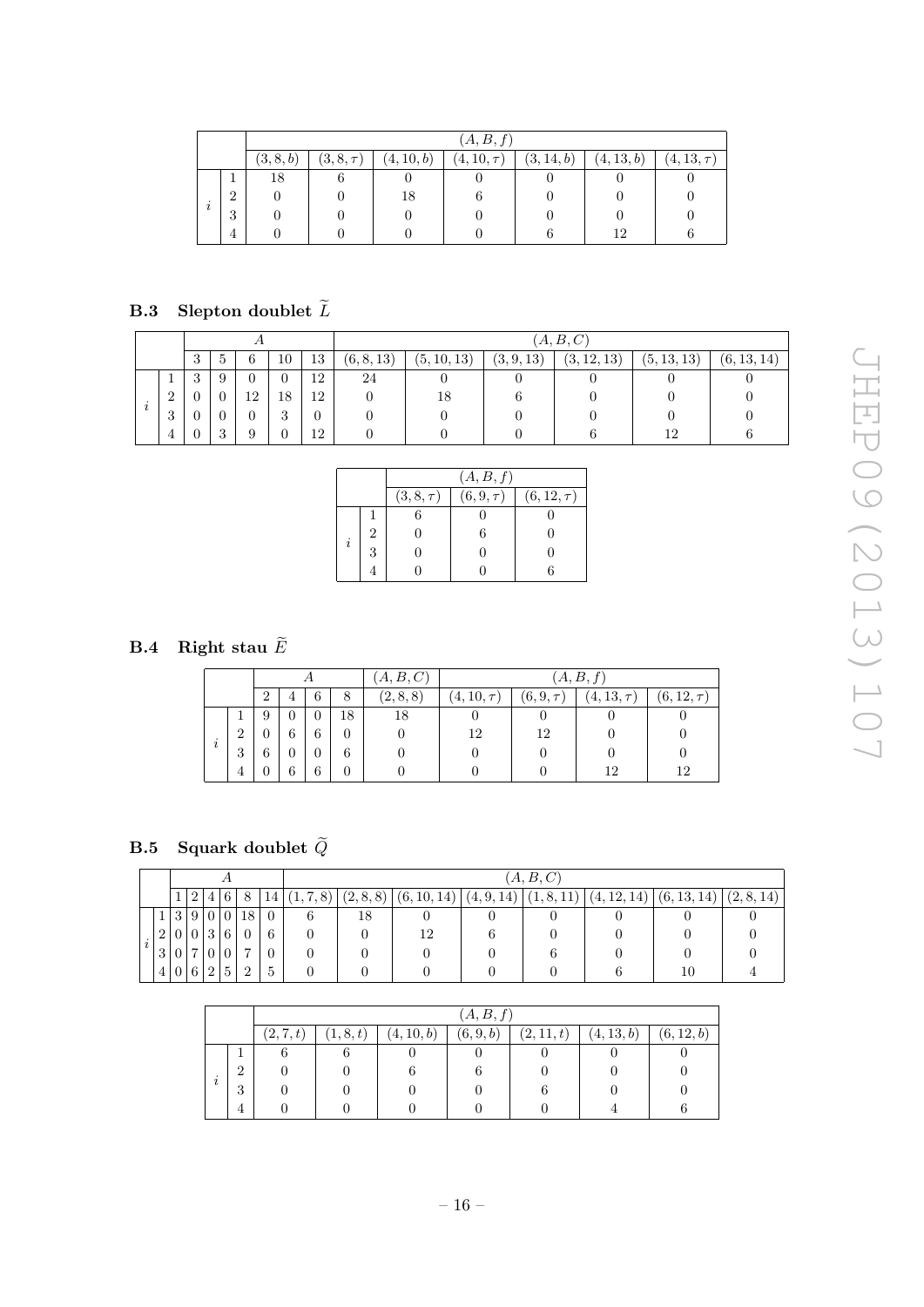# <span id="page-17-0"></span>B.6 Right stop  $\widetilde{U}$

|  |                |                |                |                 |          |         |           | (A, B, C)  | (A, B, f)  |           |           |            |            |
|--|----------------|----------------|----------------|-----------------|----------|---------|-----------|------------|------------|-----------|-----------|------------|------------|
|  |                |                | 2              | 6               | 8        | 1, 7, 8 | (2, 8, 8) | (1, 8, 11) | (2, 8, 14) | (2, 7, t) | (1, 8, t) | (2, 11, t) | (1, 14, t) |
|  |                | 6              | 9 <sub>1</sub> | $\vert 0 \vert$ | 18       | 12      | 18        |            |            | 12        | 12        |            |            |
|  | $\overline{2}$ | $\overline{0}$ | $\overline{0}$ | 6               | $\theta$ |         |           |            |            |           |           |            |            |
|  | 3              |                | 8              |                 | 8        |         |           | 12         |            |           |           | 12         |            |
|  | 4              | $\overline{2}$ | $\overline{0}$ | 4               | 2        |         |           |            |            |           |           |            |            |

## <span id="page-17-1"></span>B.7 Right sbottom  $\widetilde{D}$

|                |          |          |          |    |    | (A, B, C)  |             |            |             |             |             |  |
|----------------|----------|----------|----------|----|----|------------|-------------|------------|-------------|-------------|-------------|--|
|                | Ő        | $\circ$  | 6        | 10 | 13 | (6, 8, 13) | (5, 10, 13) | (3, 9, 13) | (3, 12, 13) | (5, 13, 13) | (6, 13, 14) |  |
|                | 6        | 6        | $\theta$ |    | 12 | 24         |             |            |             |             |             |  |
| $\overline{2}$ |          |          | 12       | 18 | 12 |            | 12          | 12         |             |             |             |  |
| 3              |          |          |          | 4  |    |            |             |            |             |             |             |  |
| 4              | $\Omega$ | $\Omega$ | 10       |    | 12 |            |             |            | 19          | 12          |             |  |

|          |   | (A, B, f) |           |            |            |  |  |  |
|----------|---|-----------|-----------|------------|------------|--|--|--|
|          |   | (3, 8, b) | (6, 9, b) | (3, 14, b) | (6, 12, b) |  |  |  |
|          |   | 12        |           |            |            |  |  |  |
|          | 2 |           | 12        |            |            |  |  |  |
| $\imath$ | 3 |           |           |            |            |  |  |  |
|          |   |           |           |            | 19         |  |  |  |

# <span id="page-17-2"></span>B.8  $H_d - \widetilde{L}$  mixing

For the completeness of the discussion, here we show numerical coefficients which appear in the contributions to 2-loop mixing masses of sleptons and down Higgses:  $m_{H_d\tilde{L}}^2 H_d^{\dagger} \tilde{L} + \text{h.c.}$ generated by marginal couplings of the messengers  $(2.10)$ .  $m<sub>1</sub><sup>2</sup>$  $\int_{H_d}^2 \tilde{L}$  can be written as follows:

<span id="page-17-3"></span>
$$
m_{H_d\tilde{L},\eta}^2 = \frac{\xi^2}{16\pi^2} \sum_{iA \le B \le Cf} \left( C_{i,(A,B)}^{(H_d\tilde{L})} (\alpha_{\eta_i}^2 \alpha_{h_A} \alpha_{h_B})^{1/2} + C_{i,(A,B,C)}^{(H_d\tilde{L})} (\alpha_{\eta_i} \alpha_{h_A} \alpha_{h_B} \alpha_{h_C})^{1/2} + C_{i,(A,B,f)}^{(H_d\tilde{L})} (\alpha_{\eta_i} \alpha_{h_A} \alpha_{h_B} \alpha_f)^{1/2} \right).
$$
(B.1)

Coefficients  $C_{i,(A,B)}^{(H_a L)}$ ,  $C_{i,(A,B,C)}^{(H_a L)}$  and  $C_{i,(A,B,f)}^{(H_a L)}$  which appear in [\(B.1\)](#page-17-3) are displayed in the tables below. Analogously to [B.1–](#page-15-2)[B.7,](#page-17-1) the  $C_{i,(A,B)}^{(H_a L)}$  coefficient can be found at the *i*-th row and  $(A, B)$ -th column of the appropriate table. Likewise,  $C^{(H_d L)}_{i,(A,B,C)}$  or  $C^{(H_d L)}_{i,(A,B,f)}$  coefficients are located at the *i*-th row and column denoted by  $(A, B, C)$  or  $(A, B, f)$ . The ranges of indices are as in the previous cases. All  $C^{(H_dL)}$ 's which are not listed here are zero.

|           |                |          | (A, B) |       |         |
|-----------|----------------|----------|--------|-------|---------|
|           |                | (12, 13) | (3, 5) | (4,6) | (9, 10) |
|           |                | 12       | 9      |       |         |
| $\dot{i}$ | $\overline{2}$ | 12       | 0      | 12    | 18      |
|           | 3              |          |        | 0     | 3       |
|           |                | 12       | 3      |       |         |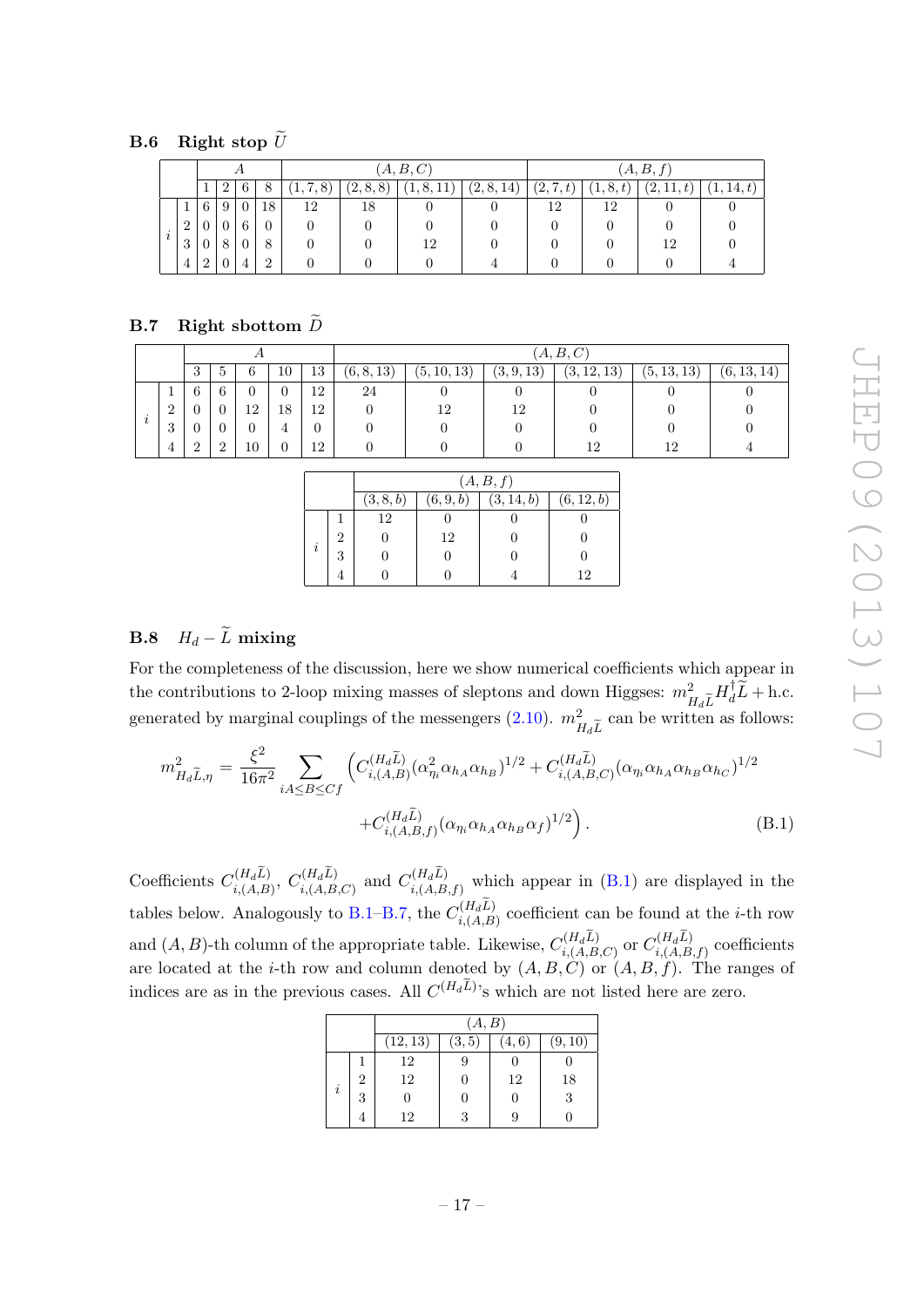| (A, B, C) |            |            |             |             |  |  |                                                                |  |  |  |
|-----------|------------|------------|-------------|-------------|--|--|----------------------------------------------------------------|--|--|--|
|           | (4, 8, 13) | (6, 8, 12) | (3, 10, 13) | (5, 10, 12) |  |  | $ (3,9,12) (3,12,12) (3,13,13) (4,13,14) (5,12,13) (6,12,14) $ |  |  |  |
|           | 19         | 12         |             |             |  |  |                                                                |  |  |  |
| റ         |            |            | 19          |             |  |  |                                                                |  |  |  |
| ച<br>⊍    |            |            |             |             |  |  |                                                                |  |  |  |
| 4         |            |            |             |             |  |  |                                                                |  |  |  |

|   |                | (A, B, f) |            |                 |                |            |            |                 |                 |  |  |  |
|---|----------------|-----------|------------|-----------------|----------------|------------|------------|-----------------|-----------------|--|--|--|
|   |                | (5, 8, b) | (6, 10, b) | $(6, 10, \tau)$ | $(4, 9, \tau)$ | (5, 14, b) | (6, 13, b) | $(4, 12, \tau)$ | $(6, 13, \tau)$ |  |  |  |
|   |                |           |            |                 |                |            |            |                 |                 |  |  |  |
|   | $\Omega$       |           |            |                 |                |            |            |                 |                 |  |  |  |
| ı | $\Omega$<br>J. |           |            |                 |                |            |            |                 |                 |  |  |  |
|   | 4              |           |            |                 |                |            |            |                 |                 |  |  |  |

## Acknowledgments

The author would like to thank J. Gluza, J. Pawerczyk and K. Turzyński for useful discussions and comments. This work was supported by the National Science Center under post-doctoral grant DEC-2012/04/S/ST2/00003 and in part by the Research Executive Agency (REA) of the European Union under the Grant Agreement number PITN-GA-2010-264564 (LHCPhenoNet).

Open Access. This article is distributed under the terms of the Creative Commons Attribution License which permits any use, distribution and reproduction in any medium, provided the original author(s) and source are credited.

## References

- <span id="page-18-0"></span>[1] ATLAS collaboration, Observation of a new particle in the search for the Standard Model Higgs boson with the ATLAS detector at the LHC, [Phys. Lett.](http://dx.doi.org/10.1016/j.physletb.2012.08.020)  $\bf{B}$  716 (2012) 1 [[arXiv:1207.7214](http://arxiv.org/abs/1207.7214)] [IN[SPIRE](http://inspirehep.net/search?p=find+EPRINT+arXiv:1207.7214)].
- <span id="page-18-1"></span>[2] CMS collaboration, Observation of a new boson at a mass of 125 GeV with the CMS experiment at the LHC, [Phys. Lett.](http://dx.doi.org/10.1016/j.physletb.2012.08.021) **B** 716 (2012) 30  $\left[$ [arXiv:1207.7235](http://arxiv.org/abs/1207.7235) $\right]$  [IN[SPIRE](http://inspirehep.net/search?p=find+EPRINT+arXiv:1207.7235)].
- <span id="page-18-2"></span>[3] A. Arbey, M. Battaglia, A. Djouadi, F. Mahmoudi and J. Quevillon, Implications of a 125  $GeV$  Higgs for supersymmetric models, [Phys. Lett.](http://dx.doi.org/10.1016/j.physletb.2012.01.053) **B** 708 (2012) 162  $[\text{arXiv}:1112.3028]$ [IN[SPIRE](http://inspirehep.net/search?p=find+EPRINT+arXiv:1112.3028)].
- <span id="page-18-3"></span>[4] P. Draper, P. Meade, M. Reece and D. Shih, Implications of a 125 GeV Higgs for the MSSM and Low-Scale SUSY Breaking, Phys. Rev. D 85 [\(2012\) 095007](http://dx.doi.org/10.1103/PhysRevD.85.095007) [[arXiv:1112.3068](http://arxiv.org/abs/1112.3068)] [IN[SPIRE](http://inspirehep.net/search?p=find+EPRINT+arXiv:1112.3068)].
- <span id="page-18-4"></span>[5] M. Dine, Y. Nir and Y. Shirman, Variations on minimal gauge mediated supersymmetry breaking, Phys. Rev. D 55 [\(1997\) 1501](http://dx.doi.org/10.1103/PhysRevD.55.1501) [[hep-ph/9607397](http://arxiv.org/abs/hep-ph/9607397)] [IN[SPIRE](http://inspirehep.net/search?p=find+EPRINT+hep-ph/9607397)].
- <span id="page-18-5"></span>[6] G. Giudice and R. Rattazzi, Extracting supersymmetry breaking effects from wave function renormalization, [Nucl. Phys.](http://dx.doi.org/10.1016/S0550-3213(97)00647-0) B 511 (1998) 25 [[hep-ph/9706540](http://arxiv.org/abs/hep-ph/9706540)] [IN[SPIRE](http://inspirehep.net/search?p=find+EPRINT+hep-ph/9706540)].
- [7] Z. Chacko and E. Ponton, *Yukawa deflected gauge mediation, Phys. Rev.* **D 66** [\(2002\) 095004](http://dx.doi.org/10.1103/PhysRevD.66.095004) [[hep-ph/0112190](http://arxiv.org/abs/hep-ph/0112190)] [IN[SPIRE](http://inspirehep.net/search?p=find+EPRINT+hep-ph/0112190)].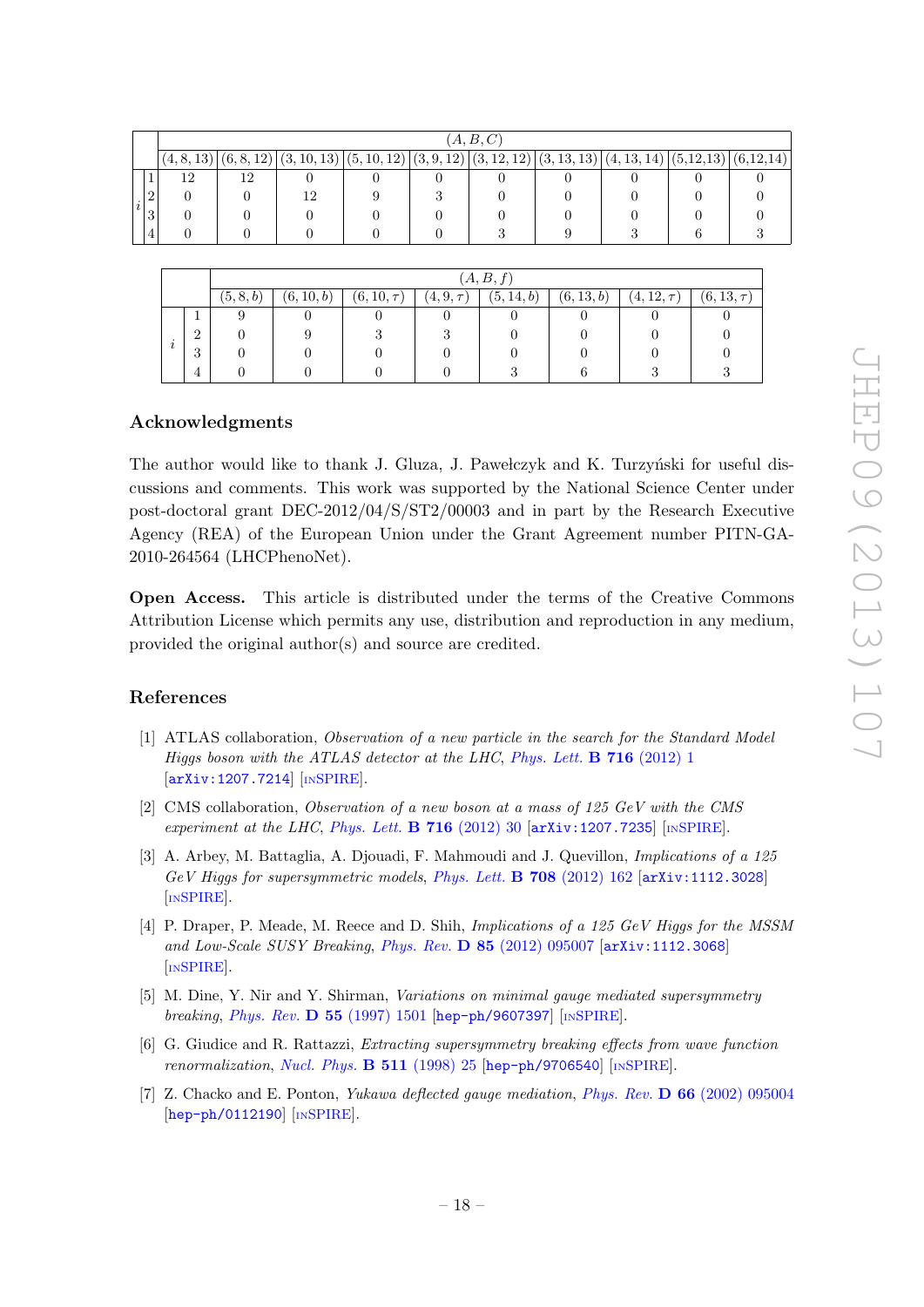- <span id="page-19-0"></span>[8] J.A. Evans and D. Shih, Surveying Extended GMSB Models with  $mh = 125 \text{ GeV}$ , [JHEP](http://dx.doi.org/10.1007/JHEP08(2013)093) 08 [\(2013\) 093](http://dx.doi.org/10.1007/JHEP08(2013)093) [[arXiv:1303.0228](http://arxiv.org/abs/1303.0228)] [IN[SPIRE](http://inspirehep.net/search?p=find+EPRINT+arXiv:1303.0228)].
- <span id="page-19-1"></span>[9] G. Giudice and R. Rattazzi, Theories with gauge mediated supersymmetry breaking, [Phys.](http://dx.doi.org/10.1016/S0370-1573(99)00042-3) Rept. 322 [\(1999\) 419](http://dx.doi.org/10.1016/S0370-1573(99)00042-3) [[hep-ph/9801271](http://arxiv.org/abs/hep-ph/9801271)] [IN[SPIRE](http://inspirehep.net/search?p=find+EPRINT+hep-ph/9801271)].
- <span id="page-19-2"></span>[10] Z. Kang, T. Li, T. Liu, C. Tong and J.M. Yang, A Heavy SM-like Higgs and a Light Stop from Yukawa-Deflected Gauge Mediation, Phys. Rev. D 86 [\(2012\) 095020](http://dx.doi.org/10.1103/PhysRevD.86.095020) [[arXiv:1203.2336](http://arxiv.org/abs/1203.2336)] [IN[SPIRE](http://inspirehep.net/search?p=find+EPRINT+arXiv:1203.2336)].
- <span id="page-19-3"></span>[11] N. Craig, S. Knapen, D. Shih and Y. Zhao, A complete model of low-scale gauge mediation, JHEP 03 [\(2013\) 154](http://dx.doi.org/10.1007/JHEP03(2013)154) [[arXiv:1206.4086](http://arxiv.org/abs/1206.4086)] [IN[SPIRE](http://inspirehep.net/search?p=find+EPRINT+arXiv:1206.4086)].
- <span id="page-19-4"></span>[12] J.L. Evans, M. Ibe and T.T. Yanagida, Relatively Heavy Higgs Boson in More Generic Gauge Mediation, [Phys. Lett.](http://dx.doi.org/10.1016/j.physletb.2011.10.031) **B 705** (2011) 342 [[arXiv:1107.3006](http://arxiv.org/abs/1107.3006)] [IN[SPIRE](http://inspirehep.net/search?p=find+EPRINT+arXiv:1107.3006)].
- <span id="page-19-5"></span>[13] Y. Shadmi and P.Z. Szabo, Flavored gauge-mediation, JHEP 06 [\(2012\) 124](http://dx.doi.org/10.1007/JHEP06(2012)124) [[arXiv:1103.0292](http://arxiv.org/abs/1103.0292)] [IN[SPIRE](http://inspirehep.net/search?p=find+EPRINT+arXiv:1103.0292)].
- [14] F. Joaquim and A. Rossi, Gauge and Yukawa mediated supersymmetry breaking in the triplet seesaw scenario, [Phys. Rev. Lett.](http://dx.doi.org/10.1103/PhysRevLett.97.181801) 97 (2006) 181801 [[hep-ph/0604083](http://arxiv.org/abs/hep-ph/0604083)] [IN[SPIRE](http://inspirehep.net/search?p=find+EPRINT+hep-ph/0604083)].
- [15] F. Joaquim and A. Rossi, Phenomenology of the triplet seesaw mechanism with Gauge and Yukawa mediation of SUSY breaking, [Nucl. Phys.](http://dx.doi.org/10.1016/j.nuclphysb.2006.11.030) **B 765** (2007) 71 [[hep-ph/0607298](http://arxiv.org/abs/hep-ph/0607298)] [IN[SPIRE](http://inspirehep.net/search?p=find+EPRINT+hep-ph/0607298)].
- [16] A. Albaid and K. Babu, Higgs boson of mass 125 GeV in GMSB models with messenger-matter mixing,  $arXiv:1207.1014$  [IN[SPIRE](http://inspirehep.net/search?p=find+EPRINT+arXiv:1207.1014)].
- [17] M. Abdullah, I. Galon, Y. Shadmi and Y. Shirman, Flavored gauge mediation, a heavy Higgs and supersymmetric alignment, JHEP  $06$  [\(2013\) 057](http://dx.doi.org/10.1007/JHEP06(2013)057) [[arXiv:1209.4904](http://arxiv.org/abs/1209.4904)] [IN[SPIRE](http://inspirehep.net/search?p=find+EPRINT+arXiv:1209.4904)].
- [18] L. Calibbi, P. Paradisi and R. Ziegler, Gauge mediation beyond minimal flavor violation, JHEP 06 [\(2013\) 052](http://dx.doi.org/10.1007/JHEP06(2013)052) [[arXiv:1304.1453](http://arxiv.org/abs/1304.1453)] [IN[SPIRE](http://inspirehep.net/search?p=find+EPRINT+arXiv:1304.1453)].
- <span id="page-19-6"></span>[19] J. Pawełczyk, A F-GUT inspired model of Yukawa couplings with matter-messenger unification, [arXiv:1305.5162](http://arxiv.org/abs/1305.5162) [IN[SPIRE](http://inspirehep.net/search?p=find+EPRINT+arXiv:1305.5162)].
- <span id="page-19-7"></span>[20] P. Byakti and T.S. Ray, Burgeoning the Higgs mass to 125 GeV through messenger-matter interactions in GMSB models, JHEP  $05$  [\(2013\) 055](http://dx.doi.org/10.1007/JHEP05(2013)055)  $arXiv:1301.7605$  [IN[SPIRE](http://inspirehep.net/search?p=find+EPRINT+arXiv:1301.7605)].
- <span id="page-19-8"></span>[21] Y. Kats and D. Shih, Light stop NLSPs at the Tevatron and LHC, JHEP 08 [\(2011\) 049](http://dx.doi.org/10.1007/JHEP08(2011)049) [[arXiv:1106.0030](http://arxiv.org/abs/1106.0030)] [IN[SPIRE](http://inspirehep.net/search?p=find+EPRINT+arXiv:1106.0030)].
- <span id="page-19-9"></span>[22] G. Dvali, G. Giudice and A. Pomarol, The  $\mu$  problem in theories with gauge mediated supersymmetry breaking, [Nucl. Phys.](http://dx.doi.org/10.1016/0550-3213(96)00404-X) B 478 (1996) 31 [[hep-ph/9603238](http://arxiv.org/abs/hep-ph/9603238)] [IN[SPIRE](http://inspirehep.net/search?p=find+EPRINT+hep-ph/9603238)].
- <span id="page-19-10"></span>[23] T. Jelinski, J. Pawełczyk and K. Turzynski, On Low-Energy Predictions of Unification *Models Inspired by F-theory, [Phys. Lett.](http://dx.doi.org/10.1016/j.physletb.2012.04.011)* **B** 711 (2012) 307  $\left[\text{arXiv:1111.6492}\right]$  $\left[\text{arXiv:1111.6492}\right]$  $\left[\text{arXiv:1111.6492}\right]$   $\left[\text{nsPIRE}\right]$ .
- <span id="page-19-12"></span>[24] R. Barbier et al., R-parity violating supersymmetry, [Phys. Rept.](http://dx.doi.org/10.1016/j.physrep.2005.08.006) 420 (2005) 1 [[hep-ph/0406039](http://arxiv.org/abs/hep-ph/0406039)] [IN[SPIRE](http://inspirehep.net/search?p=find+EPRINT+hep-ph/0406039)].
- <span id="page-19-11"></span>[25] S.P. Martin, A supersymmetry primer, [hep-ph/9709356](http://arxiv.org/abs/hep-ph/9709356) [IN[SPIRE](http://inspirehep.net/search?p=find+EPRINT+hep-ph/9709356)].
- <span id="page-19-13"></span>[26] E. Dudas and E. Palti, On hypercharge flux and exotics in F-theory GUTs, JHEP 09 [\(2010\)](http://dx.doi.org/10.1007/JHEP09(2010)013) [013](http://dx.doi.org/10.1007/JHEP09(2010)013) [[arXiv:1007.1297](http://arxiv.org/abs/1007.1297)] [IN[SPIRE](http://inspirehep.net/search?p=find+EPRINT+arXiv:1007.1297)].
- <span id="page-19-14"></span>[27] W. Buchmüller, L. Covi, D. Emmanuel-Costa and S. Wiesenfeldt, Flavour structure and proton decay in 6D orbifold GUTs, JHEP  $09$  [\(2004\) 004](http://dx.doi.org/10.1088/1126-6708/2004/09/004) [[hep-ph/0407070](http://arxiv.org/abs/hep-ph/0407070)] [IN[SPIRE](http://inspirehep.net/search?p=find+EPRINT+hep-ph/0407070)].